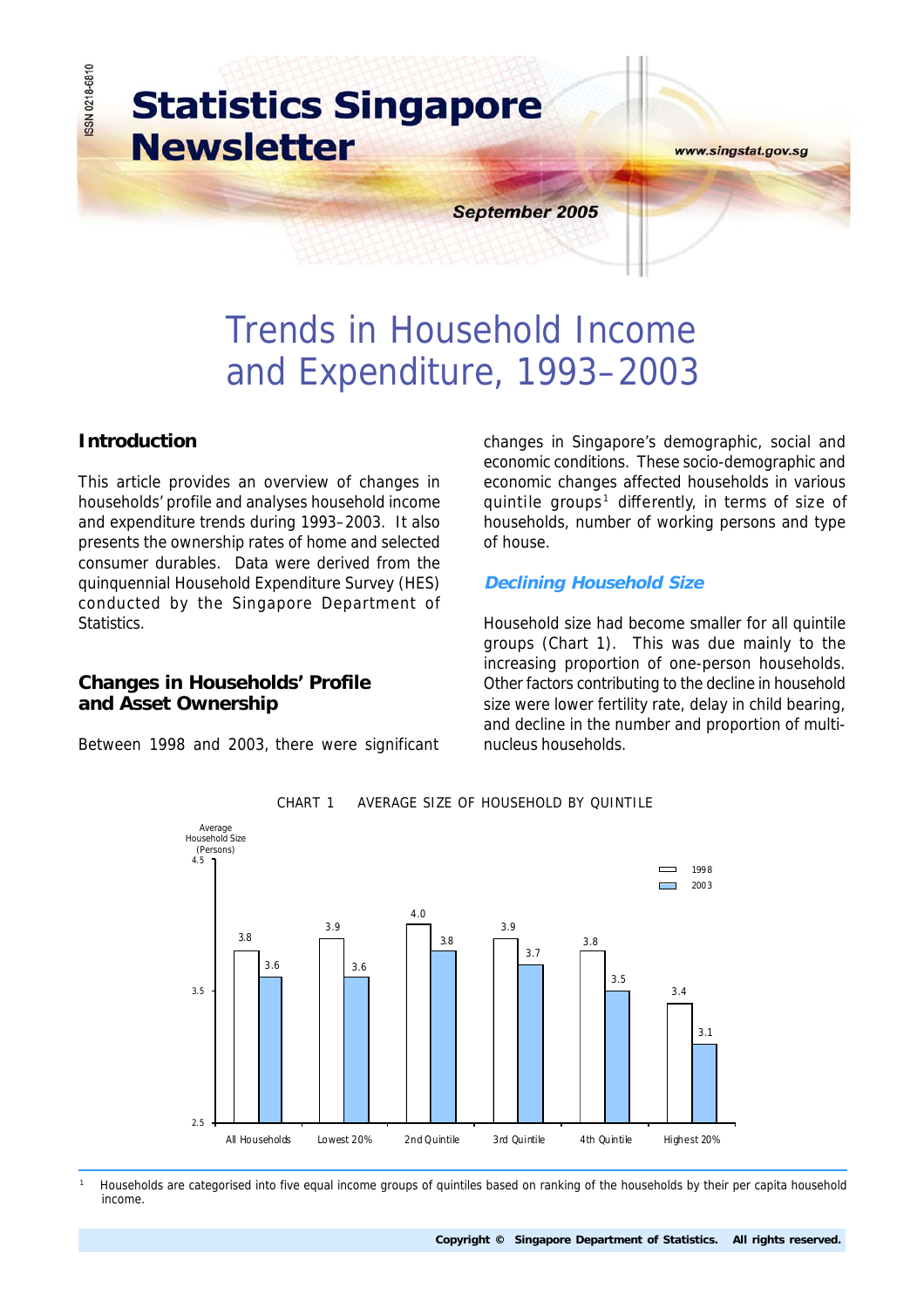In 2003, the average household size ranged from 3.8 persons for the second quintile group to 3.1 persons for the top quintile group compared with the corresponding household sizes of 4.0 persons and 3.4 persons in 1998. During the five-year period, all quintile groups also had higher proportions of oneperson households, with the top quintile group registering the most significant rise, from 11 per cent in 1998 to 16 per cent in 2003.

# **Fewer Working Persons and More Retiree Households**

1

Arising from the slowdown in the economy during the period, the average number of working persons per household fell for all quintile groups (Table 1). Another contributing factor was the rising ageing population which resulted in a higher proportion of retiree households in 2003.

For the lowest quintile group, there was a notable rise in the proportion of retiree households, from 8.5 per cent in 1998 to 14 per cent in 2003. Except for the fourth quintile group which had the same proportion of retiree households, all other quintiles also saw a rising proportion of these households during 1998–2003.

## **More Households in Better Housing**

Reflecting rising affluence, there were more households residing in 4-room and larger public flats in 2003 than 1998 for all households except those in the top quintile group (Table 2). In particular, households living in 4-room and larger public flats had increased markedly for the lowest two quintile groups, from 40 per cent and 51 per cent respectively in 1998 to 51 per cent and 65 per cent in 2003.

There were also higher proportions of households residing in private houses/flats during the same period for all quintile groups.

| Per Capita             |      | Average Number of<br><b>Working Persons</b> | Per Cent of<br>Retiree Households <sup>1</sup> |
|------------------------|------|---------------------------------------------|------------------------------------------------|
| Household Income Group | 1998 | 2003                                        | 1998<br>2003                                   |
| <b>All Households</b>  | 1.9  | 1.7                                         | 3.9<br>2.3                                     |
| Lowest 20%             | 1.1  | 0.9                                         | 13.9<br>8.5                                    |
| 2nd Ouintile           | 1.7  | 1.6                                         | 4.2<br>1.7                                     |
| 3rd Ouintile           | 2.1  | 2.0                                         | 0.5<br>1.0                                     |
| 4th Ouintile           | 2.3  | 2.1                                         | 0.3<br>0.3                                     |
| Highest 20%            | 2.2  | 2.1                                         | 0.3<br>0.2                                     |

TABLE 1 AVERAGE NUMBER OF WORKING PERSONS AND PROPORTION OF RETIREE HOUSEHOLDS BY QUINTILE

Retiree households referred to those comprising only non-working persons aged 60 years and over.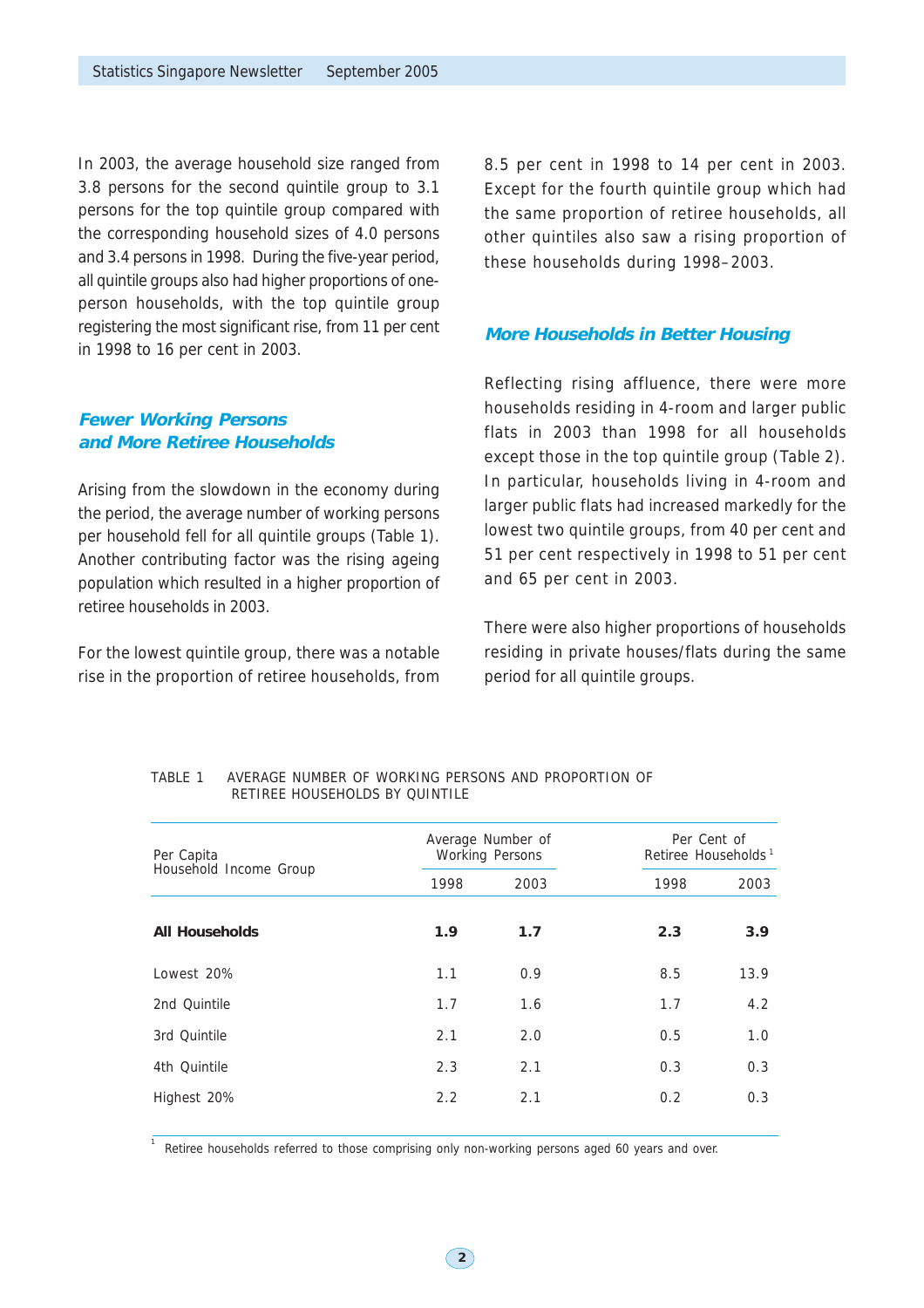|                        |              |                         |              |                     |                     |                    |            | Per Cent |
|------------------------|--------------|-------------------------|--------------|---------------------|---------------------|--------------------|------------|----------|
| Per Capita             |              | Private                 |              |                     | <b>Public Flats</b> |                    |            | Others   |
| Household Income Group | Year         | Houses/<br><b>Flats</b> | Total        | $1 - 8.2 -$<br>Room | 3-Room              | 4-Room<br>& Larger | Others     |          |
| <b>All Households</b>  | 1998         | 9.4                     | 90.5         | 6.6                 | 30.8                | 52.3               | 0.8        | 0.2      |
|                        | 2003         | 12.3                    | 87.6         | 4.9                 | 22.5                | 59.5               | 0.7        | 0.1      |
| Lowest 20%             | 1998         | 2.3                     | 97.6         | 15.7                | 41.8                | 39.9               | 0.2        | 0.2      |
|                        | 2003         | 2.7                     | 97.2         | 12.7                | 33.4                | 50.7               | 0.4        | 0.1      |
| 2nd Quintile           | 1998         | 1.9                     | 97.9         | 8.8                 | 37.5                | 51.2               | 0.4        | 0.2      |
|                        | 2003         | 3.6                     | 96.3         | 6.2                 | 25.2                | 64.7               | 0.2        | 0.1      |
| 3rd Quintile           | 1998         | 3.9                     | 96.0         | 5.8                 | 30.8                | 58.8               | 0.7        | 0.1      |
|                        | 2003         | 4.7                     | 95.0         | 3.6                 | 23.1                | 67.8               | 0.4        | 0.3      |
| 4th Quintile           | 1998<br>2003 | 8.8<br>14.1             | 91.2<br>85.9 | 2.1<br>1.3          | 26.6<br>17.9        | 61.4<br>65.8       | 1.1<br>0.9 | 0.1      |
| Highest 20%            | 1998         | 30.1                    | 69.6         | 0.8                 | 17.0                | 50.3               | 1.4        | 0.4      |
|                        | 2003         | 36.4                    | 63.4         | 0.4                 | 13.0                | 48.6               | 1.3        | 0.1      |

## TABLE 2 DISTRIBUTION OF HOUSEHOLDS BY TYPE OF HOUSE

## **Higher Ownership of Homes and Consumer Durables**

During 1998–2003, home ownership was high and consumer durables continued to be prevalent among households, including those in the lowest quintile group (Chart 2 and Table 3).

The ownership rate for the lowest quintile group was remarkably high at 87 per cent, up from 84 per cent in 1998. This compared favourably with the other quintile groups.

In comparison with the other quintile groups, significant improvements in ownership of most consumer durables were also observed for the lowest quintile group. Some 69 per cent had an audio/video compact disc player in 2003, up from 41 per cent in 1998. About half of the households in the lowest quintile group installed airconditioners in their homes in 2003, compared with only 37 per cent in 1998. Those with handphones, PCs and Internet access also rose noticeably during the period.



### CHART 2 HOME OWNERSHIP RATE BY QUINTILE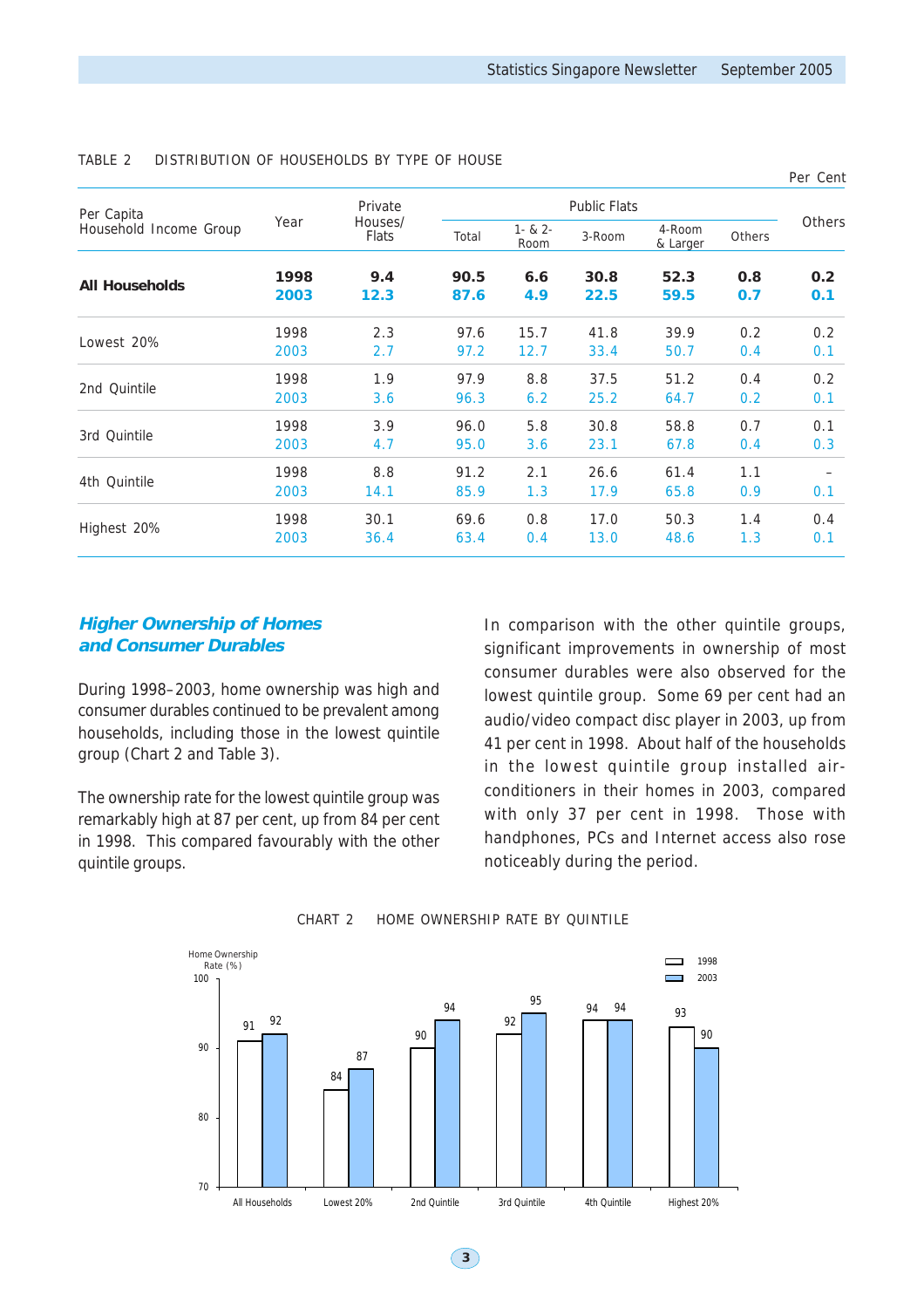|                                      |                 |      |                          |      |                   |      |           | Per Cent |
|--------------------------------------|-----------------|------|--------------------------|------|-------------------|------|-----------|----------|
| Per Capita<br>Household Income Group | Air-Conditioner |      | Audio/Video<br>CD Player |      | Personal Computer |      | Handphone |          |
|                                      | 1998            | 2003 | 1998                     | 2003 | 1998              | 2003 | 1998      | 2003     |
| <b>All Households</b>                | 58              | 72   | 57                       | 83   | 47                | 70   | 51        | 89       |
| Lowest 20%                           | 37              | 50   | 41                       | 69   | 25                | 48   | 29        | 72       |
| 2nd Quintile                         | 47              | 63   | 52                       | 81   | 36                | 63   | 42        | 87       |
| 3rd Ouintile                         | 56              | 73   | 57                       | 86   | 47                | 72   | 51        | 93       |
| 4th Quintile                         | 67              | 82   | 64                       | 89   | 58                | 81   | 62        | 96       |
| Highest 20%                          | 82              | 90   | 69                       | 91   | 71                | 87   | 69        | 98       |

## TABLE 3 OWNERSHIP OF SELECTED CONSUMER DURABLES BY QUINTILE

# **Household Expenditure and Income Trends**

In the Household Expenditure Survey, expenditure data referred to consumption expenditure. Non-consumption expenditure such as loan repayments, income tax, etc were excluded. Household income from all sources included regular income from work, as well as those received from investment, rentals and other sources.

# **Increases in Household Expenditure for All Quintiles except Lowest 20%**

Between 1998 and 2003, household expenditure increased for all quintile groups<sup>2</sup>, except for the lowest quintile group which registered a marginal decline (Table 4). The average annual increases in household expenditure during this period were lower than those registered during 1993–1998 for every quintile group. This was because the Singapore economy was hit by several adverse

|                        |              | Dollar |       | Per Cent Change Per Annum |           |  |
|------------------------|--------------|--------|-------|---------------------------|-----------|--|
| Household Income Group | 1998<br>1993 |        | 2003  | 1993-1998 <sup>2</sup>    | 1998-2003 |  |
| <b>All Households</b>  | 2.662        | 3,095  | 3.244 | 4.1                       | 0.9       |  |
| Lowest 20%             | 1.114        | 1,270  | 1.259 | 6.2                       | $-0.2$    |  |
| 2nd Ouintile           | 1,605        | 2,047  | 2.100 | 5.9                       | 0.5       |  |
| 3rd Ouintile           | 2,210        | 2,689  | 2,797 | 5.3                       | 0.8       |  |
| 4th Ouintile           | 2,958        | 3.577  | 3,904 | 4.6                       | 1.8       |  |
| Highest 20%            | 5,425        | 5,891  | 6,160 | 2.1                       | 0.9       |  |

TABLE 4 AVERAGE MONTHLY HOUSEHOLD EXPENDITURE <sup>1</sup> BY QUINTILE, 1993–2003

Expenditure and income data excluded imputed rental of owner-occupied accommodation.

<sup>2</sup> Data on one-person households were not collected in the HES 1992/93. Hence, one-person households were excluded from 1998 data when comparisons were made with 1993 data.

 **4**

<sup>2</sup> Quintiles in this section are based on ranking of households by their household income from all sources.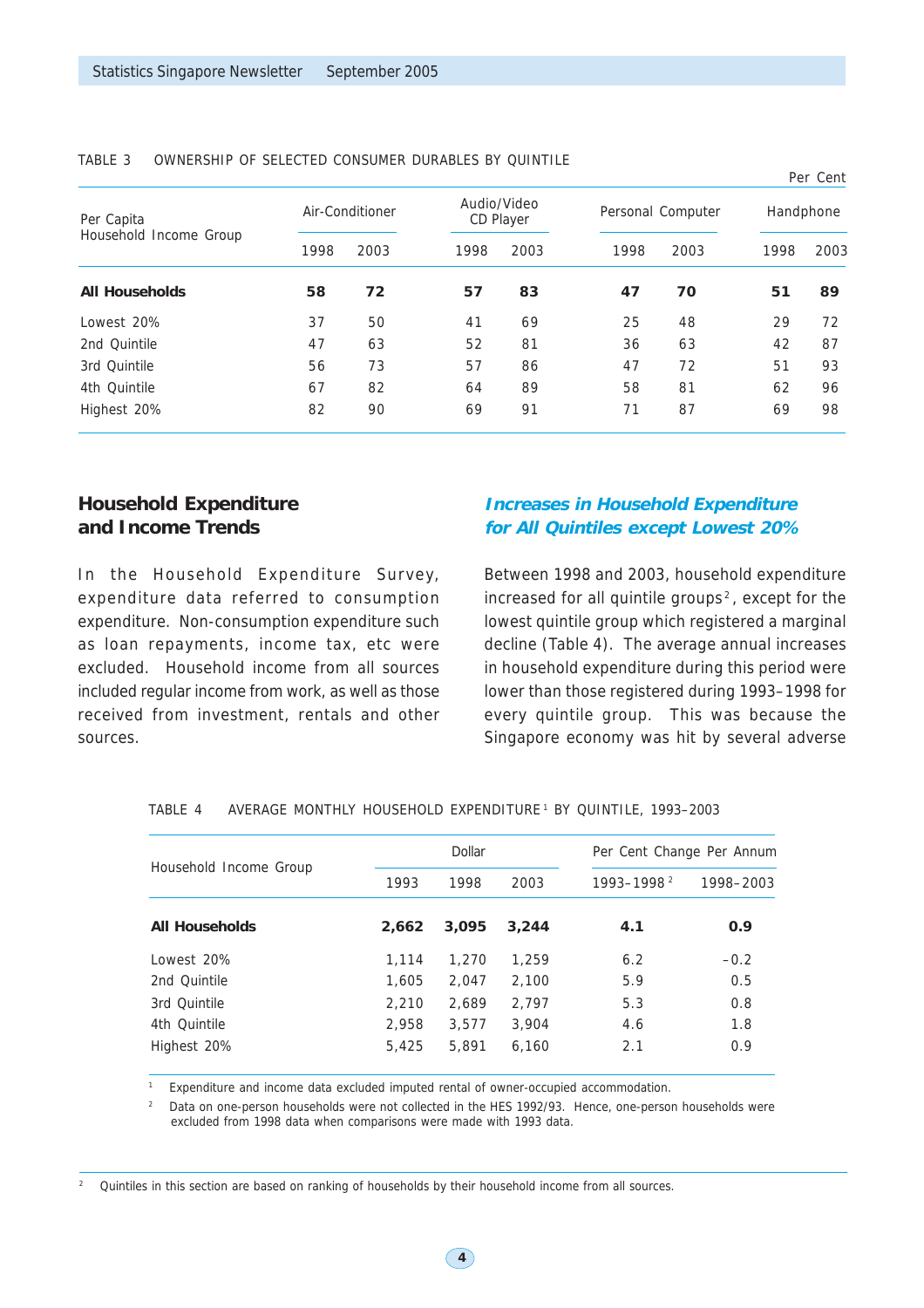shocks such as the US-Iraq war and Severe Acute Respiratory Syndrome (SARS) outbreak during 1998–2003. As a result, households tended to be more cautious and restrained in their spending during this period.

## **Household Income Growth for All Quintiles except Lowest Two Quintiles**

The slowdown in the economy during 1998–2003 had a significant impact on the labour market and earnings of household members. The top two quintile groups registered positive income growth while household income for the bottom two quintile groups fell by 3.2 per cent and 0.6 per cent per annum respectively (Table 5). This was a contrast to the period 1993–1998 when household income increased for all quintile groups.

## **Positive Impact of Government Financial Assistance**

The decline in household income for the lowest two quintile groups, as shown in Table 5, reflected partly a decline in the household size during 1998– 2003. To gauge the impact of household size on the level of household income, changes based on per capita household income were further analysed.

Table 6 shows the monthly per capita household income by quintile groups. The effect of the

| TABLE 5 |  | AVERAGE MONTHLY HOUSEHOLD INCOME <sup>1</sup> BY QUINTILE, 1993-2003 |  |  |
|---------|--|----------------------------------------------------------------------|--|--|

|                        |       | Dollar |        | Per Cent Change Per Annum |           |  |
|------------------------|-------|--------|--------|---------------------------|-----------|--|
| Household Income Group | 1993  | 1998   | 2003   | 1993-1998 <sup>2</sup>    | 1998-2003 |  |
| <b>All Households</b>  | 3,458 | 4,608  | 4,867  | 6.9                       | 1.1       |  |
| Lowest 20%             | 887   | 933    | 795    | 5.0                       | $-3.2$    |  |
| 2nd Ouintile           | 1,645 | 2,118  | 2,059  | 7.0                       | $-0.6$    |  |
| 3rd Quintile           | 2,487 | 3,374  | 3,379  | 7.5                       |           |  |
| 4th Quintile           | 3.799 | 5,162  | 5.309  | 7.1                       | 0.6       |  |
| Highest 20%            | 8,469 | 11,450 | 12,792 | 6.8                       | 2.2       |  |
|                        |       |        |        |                           |           |  |

Expenditure and income data excluded imputed rental of owner-occupied accommodation.

<sup>2</sup> Data on one-person households were not collected in the HES 1992/93. Hence, one-person households were excluded from 1998 data when comparisons were made with 1993 data.

TABLE 6 AVERAGE MONTHLY PER CAPITA HOUSEHOLD INCOME <sup>1</sup> BY QUINTILE

| Per Capita             |       | Income<br>$(\$)$ |       | Rebates $2$<br>(3) |      | $Income +$<br>Rebates (\$) |       |             | Per Cent Change<br>Per Annum |                  |
|------------------------|-------|------------------|-------|--------------------|------|----------------------------|-------|-------------|------------------------------|------------------|
| Household Income Group | 1993  | 1998             | 2003  | 1998               | 2003 | 1993                       | 1998  | 2003        | $1993 -$<br>1998 3           | $1998 -$<br>2003 |
| <b>All Households</b>  | 857   | 1,298            | 1,457 | $\overline{2}$     | 25   | 857                        |       | 1,300 1,482 | 9.9                          | 2.7              |
| Lowest 20%             | 240   | 304              | 281   | 2                  | 27   | 240                        | 306   | 308         | 9.9                          | 0.1              |
| 2nd Quintile           | 422   | 608              | 635   | 2                  | 25   | 422                        | 610   | 660         | 10.1                         | 1.6              |
| 3rd Ouintile           | 620   | 940              | 1,004 | 2                  | 25   | 620                        | 942   | 1.029       | 10.6                         | 1.8              |
| 4th Quintile           | 929   | 1,424            | 1.572 |                    | 25   | 929                        | 1,425 | 1.597       | 10.4                         | 2.3              |
| Highest 20%            | 2.072 | 3.215            | 3.790 |                    | 26   | 2,072                      | 3,216 | 3.816       | 9.5                          | 3.5              |

Expenditure and income data excluded imputed rental of owner-occupied accommodation.

<sup>2</sup> Rebates in 1998 and 2003 included rebates on rent and utilities for HDB flats and ERS. Such rebates and ERS were not given out in 1993. Data on one-person households were not collected in the HES 1992/93. Hence, one-person households were excluded from 1998 data when comparisons were made with 1993 data.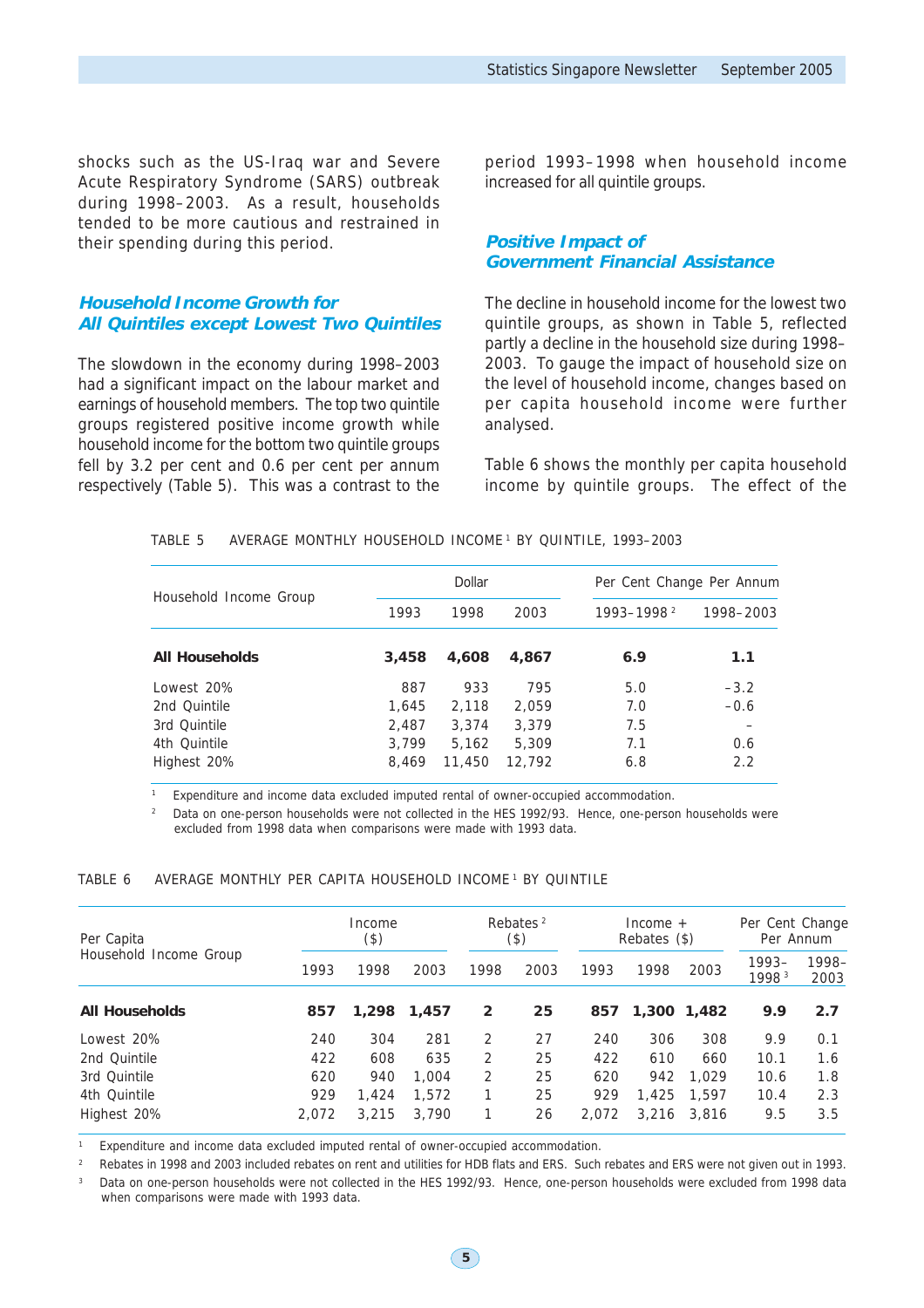various government financial assistance schemes such as rebates on HDB rents and utilities and the Economic Restructuring Shares (ERS) which were provided by the government during the economic slowdown were also included to provide a complete picture of the overall financial situation of the households.

After taking into account the various government financial assistance, all quintile groups showed per capita income growth during 1998– 2003. The lowest quintile group registered a slight increase in per capita income (0.1 per cent per annum) during 1998–2003 instead of a decline in household income as shown in Table 5. This suggests that the government financial assistance has helped to improve the

financial situation of the households, especially those in the lower income groups.

# **Household Expenditure Patterns**

The household expenditure pattern had undergone some changes, reflecting greater affluence and other socio-economic factors such as an ageing population. In 2003, the top three expenditure groups were housing<sup>3</sup>, transport & communication and food (Chart 3).

Food continued to form the most important expenditure category for the lowest three quintile groups while the top two quintile



CHART 3 HOUSEHOLD EXPENDITURE PATTERN

 **6**

<sup>3</sup> For owner-occupied accommodation in the housing group, imputed rental is included based on the Annual Assessed Value (AAV) of the house/flat to be consistent with the data used for the computation of the weighting pattern of the Consumer Price Index (CPI).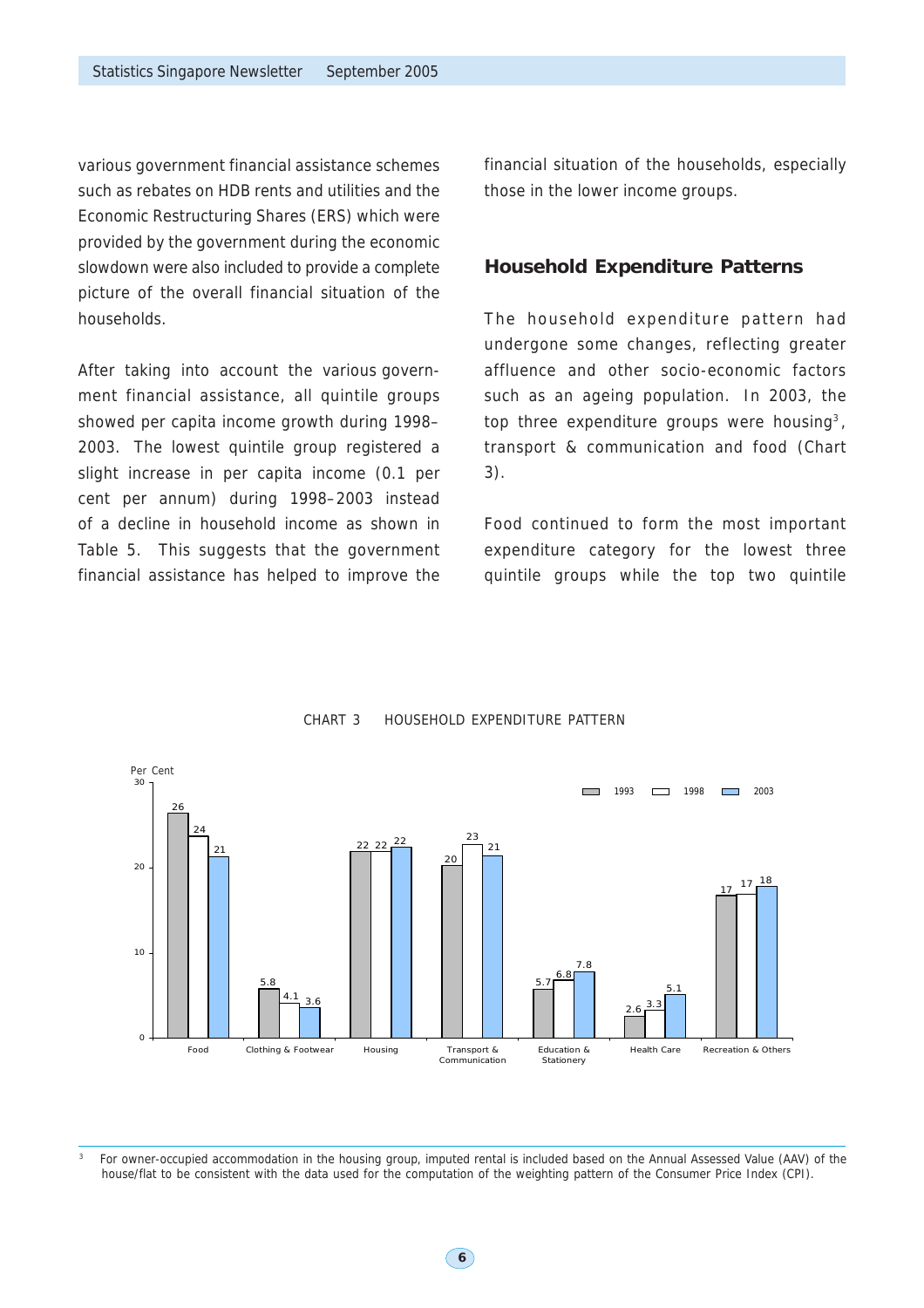groups spent most on transport & communication (Table 7). The share of household expenditure on transport had fallen in 2003 as a result of declining car prices as well as lower spending on road tax and repairs & servicing of cars. Conversely, communication constituted a higher proportion due to increased spending on info-communication products and services over the decade.

The percentage share of health care expenditure was higher in 2003 for every quintile group, compared with a decade ago. This was due to greater demand for health care services associated with our ageing population. The share of expenditure on education & stationery increased during 1998–2003 for all quintile groups, except the lowest quintile group.

## TABLE 7 HOUSEHOLD EXPENDITURE ON SELECTED EXPENDITURE GROUPS BY QUINTILE

|                        |      |      |      |           |      |              |      |                           |      | Per Cent           |  |
|------------------------|------|------|------|-----------|------|--------------|------|---------------------------|------|--------------------|--|
| Household Income Group |      | Food |      | Transport |      | Communicaton |      | Education &<br>Stationery |      | <b>Health Care</b> |  |
|                        | 1998 | 2003 | 1998 | 2003      | 1998 | 2003         | 1998 | 2003                      | 1998 | 2003               |  |
| <b>All Households</b>  | 23.7 | 21.3 | 19.1 | 16.7      | 3.6  | 4.7          | 6.8  | 7.8                       | 3.3  | 5.1                |  |
| Lowest 20%             | 32.2 | 28.3 | 9.0  | 8.9       | 3.7  | 5.3          | 6.2  | 5.7                       | 4.2  | 7.0                |  |
| 2nd Quintile           | 29.9 | 26.6 | 12.3 | 11.6      | 3.9  | 5.5          | 6.4  | 7.6                       | 2.8  | 5.3                |  |
| 3rd Quintile           | 27.0 | 24.2 | 16.2 | 15.1      | 4.3  | 5.5          | 6.8  | 7.3                       | 4.0  | 5.2                |  |
| 4th Quintile           | 24.5 | 21.6 | 20.0 | 18.6      | 3.9  | 5.0          | 6.6  | 8.0                       | 3.0  | 4.8                |  |
| Highest 20%            | 17.9 | 16.6 | 24.2 | 19.5      | 3.1  | 3.7          | 7.2  | 8.4                       | 3.0  | 4.7                |  |

# **Conclusion**

Despite the adverse factors affecting the Singapore economy during 1998–2003, both household income and expenditure registered increases for households in most income groups, albeit smaller than those recorded during 1993–1998. Home ownership rate remained high and households were also living in better housing and enjoying greater access to most household durables.

> By Miss Ng Mei Khee and Mr Yap Yee Liong Prices and Statistical Information Division Singapore Department of Statistics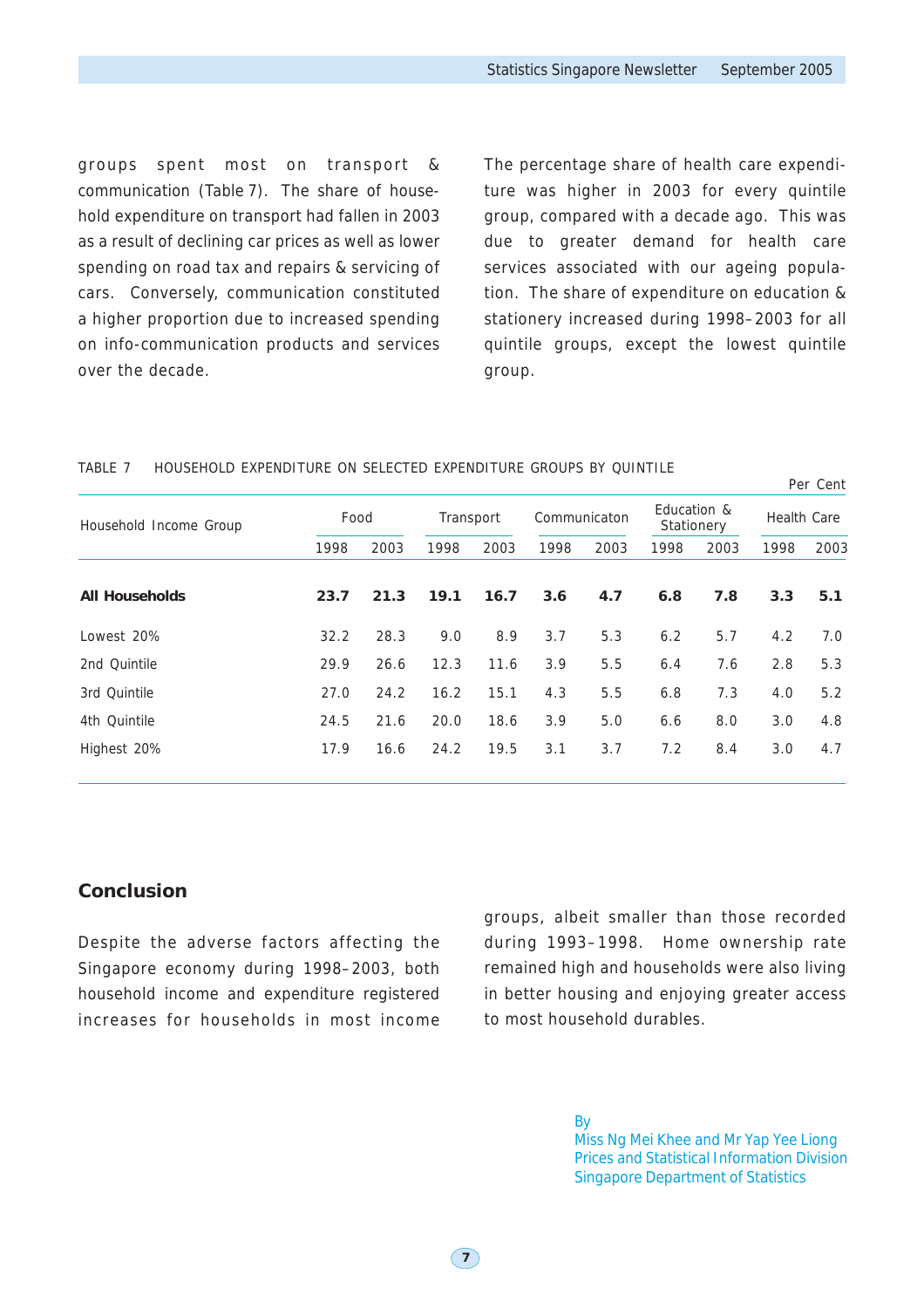# **Revision of the Consumer Price Index (CPI) for Households in Different Income Groups**

(Base Year 2004 = 100)

### By

Mrs Foo-Wu Wen Chee and Mrs Phang Ee Li Prices and Statistical Information Division Singapore Department of Statistics

# **Introduction**

The general Consumer Price Index (CPI), compiled by the Singapore Department of Statistics (DOS), measures the inflation rate experienced by the average households in Singapore. To assess the impact of price changes on households in different income groups, CPIs for the lowest 20%, middle 60% and highest 20% income groups have also been compiled and published twice a year since 1995.

Based on the latest results of the Household Expenditure Survey (HES) conducted during 2002/03, the CPI for the general households and the three-income groups were revised and released in March 2005 and August 2005 respectively.

# **Coverage of CPI**

For the compilation of CPI, the types and specifications of the goods and services in the CPI basket as well as their quantities are kept constant at the base period. This ensures that any changes in the index reflect solely price changes over time. Only consumption expenditure is included in the CPI. Non-consumption expenditure such as transfers, income and property taxes, as well as purchase of house, shares or other financial assets are outside the scope of CPI.

# **CPI Weighting Patterns**

The expenditure records of some 6,070 households with two or more persons who were covered in the HES 2002/03, were used to derive the weighting patterns for the three income groups. Households were categorized into three income groups, namely lowest 20%, middle 60%, and highest 20% based on the ranking of the households by household income from all sources.

The relative proportions of spending by households in 2002/03 were derived as the weights for all items included in the compilation of the respective CPIs, after taking into account price changes in 2004. The weighting patterns for the three income series based on 1997/98 and 2004 are given in Table 1.

Food accounted for the biggest share of the household budget for the lowest and middle income groups. In contrast, expenditure on transport and communication ranked top for the highest 20% income group, due to their relatively higher spending on private road transport. However, the weight for food continued to decline for all the three income groups, reflecting the general shift in expenditure to discretionary items as well as services resulting from life-cycle changes.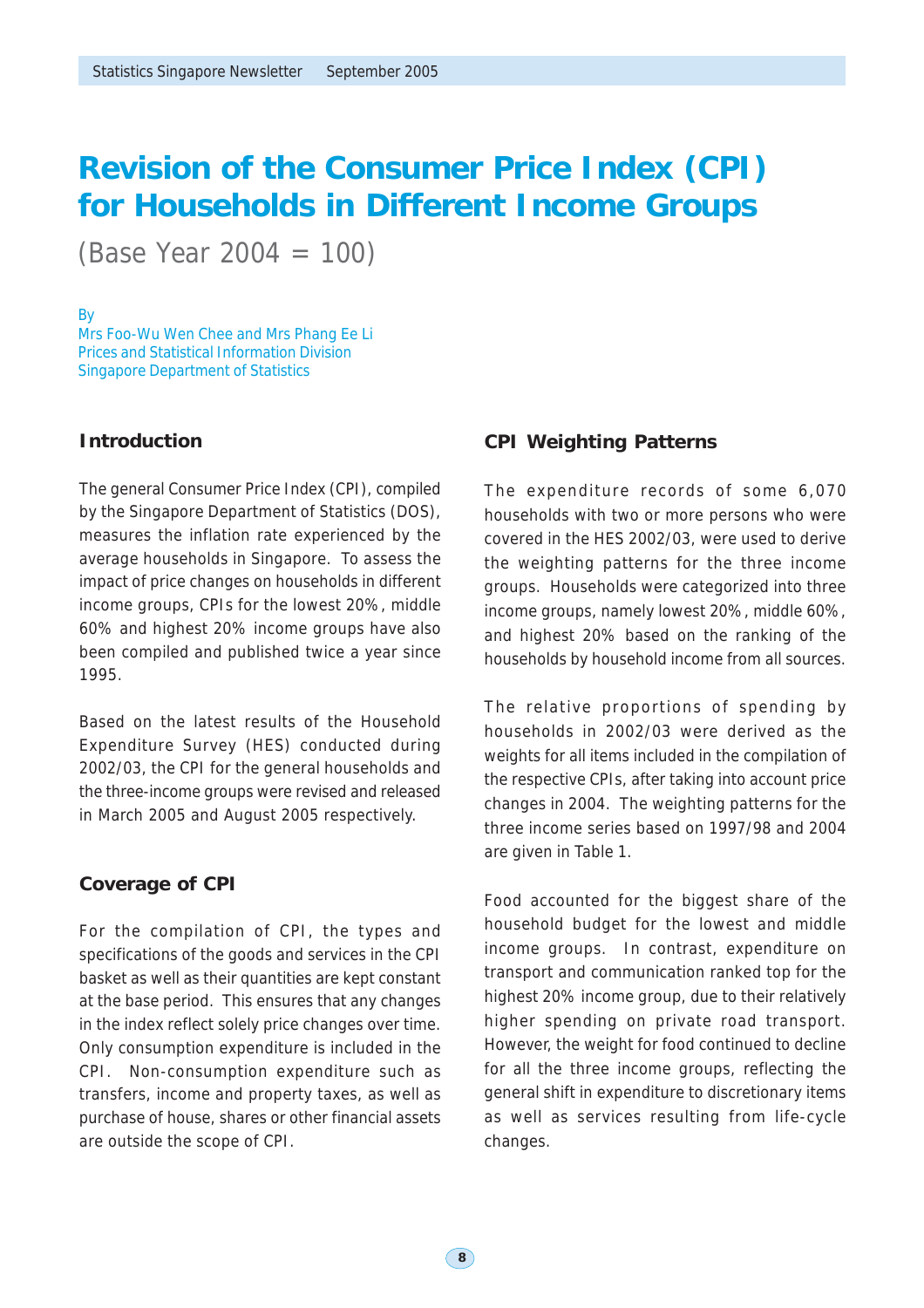|                           |               | 1997/98-Based |                |               | 2004-Based    |                |  |  |
|---------------------------|---------------|---------------|----------------|---------------|---------------|----------------|--|--|
|                           | Lowest<br>20% | Middle<br>60% | Highest<br>20% | Lowest<br>20% | Middle<br>60% | Highest<br>20% |  |  |
| <b>All Items</b>          | 100.0         | 100.0         | 100.0          | 100.0         | 100.0         | 100.0          |  |  |
| Food                      | 33.2          | 27.6          | 18.0           | 29.6          | 24.1          | 17.0           |  |  |
| Non-Cooked Food           | 17.1          | 12.2          | 7.7            | 14.9          | 10.5          | 7.0            |  |  |
| Cooked Food               | 16.1          | 15.4          | 10.3           | 14.7          | 13.6          | 10.0           |  |  |
| Clothing & Footwear       | 3.6           | 4.5           | 3.8            | 2.7           | 3.8           | 3.7            |  |  |
| Housing                   | 26.4          | 20.6          | 22.5           | 26.0          | 20.5          | 22.2           |  |  |
| Transport & Communication | 13.7          | 21.4          | 27.8           | 14.8          | 21.5          | 23.2           |  |  |
| Transport                 | 9.9           | 17.3          | 24.7           | 9.6           | 16.1          | 19.5           |  |  |
| Communication             | 3.8           | 4.1           | 3.1            | 5.2           | 5.3           | 3.7            |  |  |
| Education & Stationery    | 6.9           | 6.8           | 7.3            | 7.0           | 8.2           | 9.0            |  |  |
| <b>Health Care</b>        | 3.7           | 3.4           | 3.1            | 6.7           | 5.2           | 4.8            |  |  |
| Recreation & Others       | 12.5          | 15.8          | 17.5           | 13.2          | 16.7          | 20.1           |  |  |

### TABLE 1 WEIGHTING PATTERNS FOR HOUSEHOLDS\* IN DIFFERENT INCOME GROUPS, 1997/98 AND 2004

Households with two or more persons.

# **Changes in the Consumer Price Index**

Both the weights (spending patterns) and the rate of price changes in items consumed by the households would affect the inflation rates experienced by the different income groups. Table 2 shows the comparison of the CPI changes for the three income groups during the first half of 2005, based on the weighting pattern of 2004 and that of 1997/98.

In the 2004-based series, the CPI for general households rose marginally by 0.2 per cent in the first six months of 2005 over the same period in 2004. The corresponding inflation rates for the lowest and middle income groups were 1.0 per cent and 0.3 per cent respectively.

In contrast, the 2004-based CPI for the highest income group declined by 0.5 per cent during the first half of 2005. The trend is consistent with that compiled based on the 1997/98 basket.

The increase in the 2004-based CPI for the lowest 20% income group during the first six months of 2005 was mainly attributed to dearer food (in particular non-cooked food like fresh pork, poultry and seafood), cigarettes as well as higher conservancy & service charges and electricity tariffs.

**9**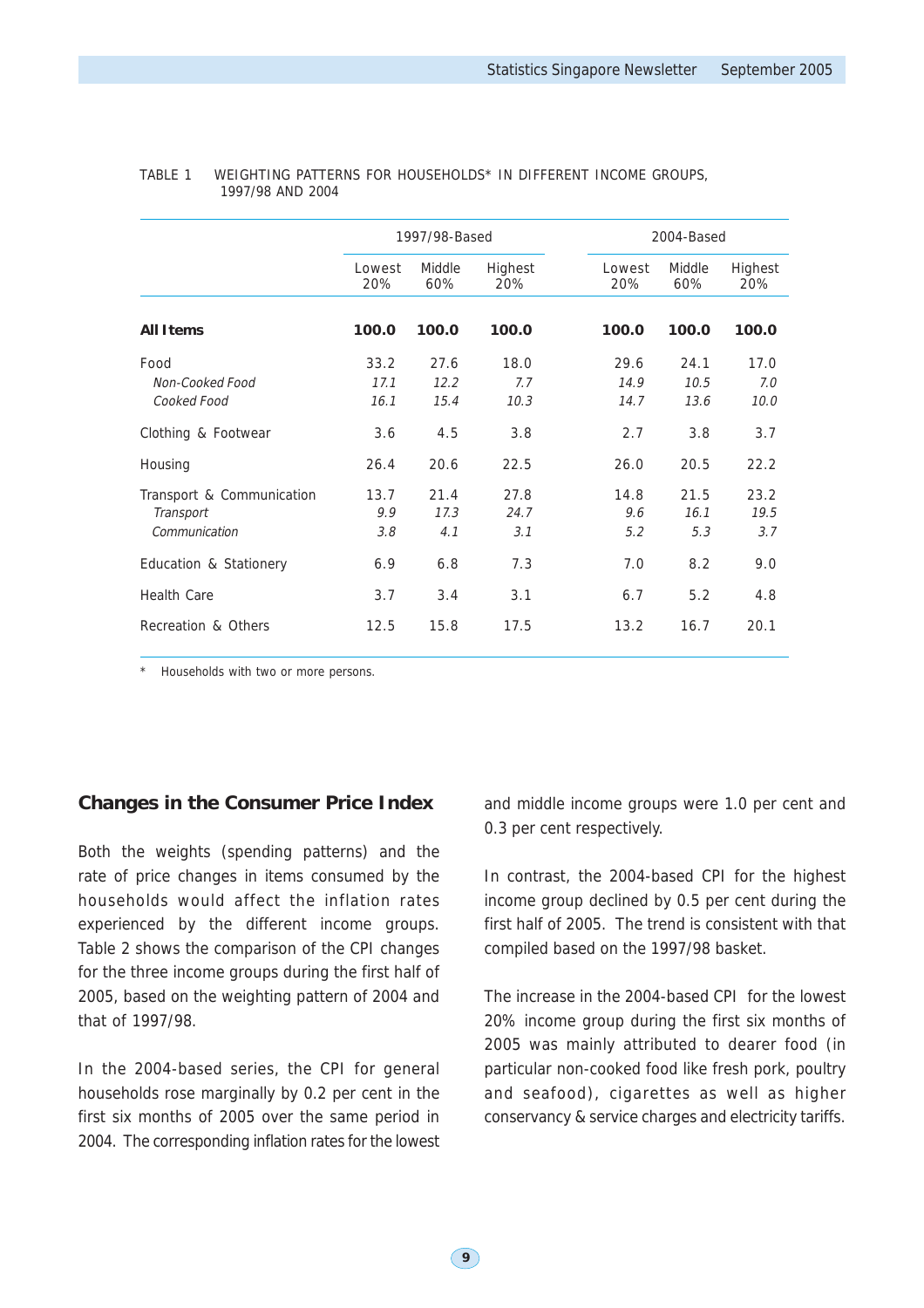## TABLE 2 PER CENT CHANGE IN CPI FOR HOUSEHOLDS IN DIFFERENT INCOME GROUPS, JAN-JUN 2005

|                                                         |                      | 1997/98-Based              |                         | 2004-Based                 |                            |                            |                            |  |
|---------------------------------------------------------|----------------------|----------------------------|-------------------------|----------------------------|----------------------------|----------------------------|----------------------------|--|
|                                                         | Lowest<br>20%        | Middle<br>60%              | Highest<br>20%          | General<br>Households*     | Lowest<br>20%              | Middle<br>60%              | Highest<br>20%             |  |
| <b>All Items</b>                                        | 1.6                  | 0.6                        | $-0.6$                  | 0.2                        | 1.0                        | 0.3                        | $-0.5$                     |  |
| Food<br>Non-Cooked Food                                 | 1.9<br>2.8           | 1.7<br>2.7                 | 2.0<br>2.7              | 1.7<br>2.9                 | 1.8<br>3.0                 | 1.6<br>2.9                 | 1.8<br>2.9                 |  |
| Cooked Food                                             | 0.9                  | 1.0                        | 1.4                     | 0.7                        | 0.5                        | 0.7                        | 1.0                        |  |
| Clothing & Footwear                                     | 0.2                  | 0.5                        | 0.8                     | 0.2                        | $-0.4$                     | 0.1                        | 0.3                        |  |
| Housing                                                 | 0.6                  | 0.6                        | 0.1                     |                            | 0.5                        |                            | $-0.3$                     |  |
| Transport & Communication<br>Transport<br>Communication | 0.1<br>0.2<br>$-0.1$ | $-2.0$<br>$-2.5$<br>$-0.1$ | $-3.9$<br>$-4.4$<br>0.1 | $-2.5$<br>$-3.0$<br>$-0.9$ | $-1.2$<br>$-1.6$<br>$-0.6$ | $-2.2$<br>$-2.6$<br>$-0.9$ | $-3.5$<br>$-4.0$<br>$-1.2$ |  |
| Education & Stationery                                  | 3.1                  | 2.7                        | 3.5                     | 1.8                        | 1.6                        | 1.7                        | 2.6                        |  |
| Health Care                                             | 0.7                  | 0.7                        | 1.1                     | 0.3                        | 0.3                        | 0.3                        | 0.5                        |  |
| Recreation & Others                                     | 3.7                  | 0.9                        | $-2.2$                  | 0.9                        | 3.3                        | 1.2                        | $-0.7$                     |  |

(Over Corresponding Period of Previous Year)

The index households constituted the middle 90% of all households with two or more persons by expenditure distribution.

For the middle 60% income group, additional items (over those for the lowest 20% income group) that contributed to the marginal rise in its CPI were higher overseas university tuition fees and salary for foreign maids as well as more expensive holiday travel.

Lower car prices and government levy on foreign maids were noted during January–June 2005. These price declines, coupled with their relatively higher weightage (compared to the lowest and middle income groups), caused the 2004-based CPI for the highest income group to drop by 0.5 per cent during the first half of 2005.

# **Conclusion**

The inflation rates for the lowest 20%, middle 60% and highest 20% income groups in the first half of 2005 reflect mainly the different consumption patterns and types of goods and services in their respective CPI baskets, notwithstanding moderate price increase for most items.

The press release on the CPI for households in the three income groups, for January–June 2005, is accessible from the SingStat website at :

**http://www.singstat.gov.sg/press/cpihhlds.html**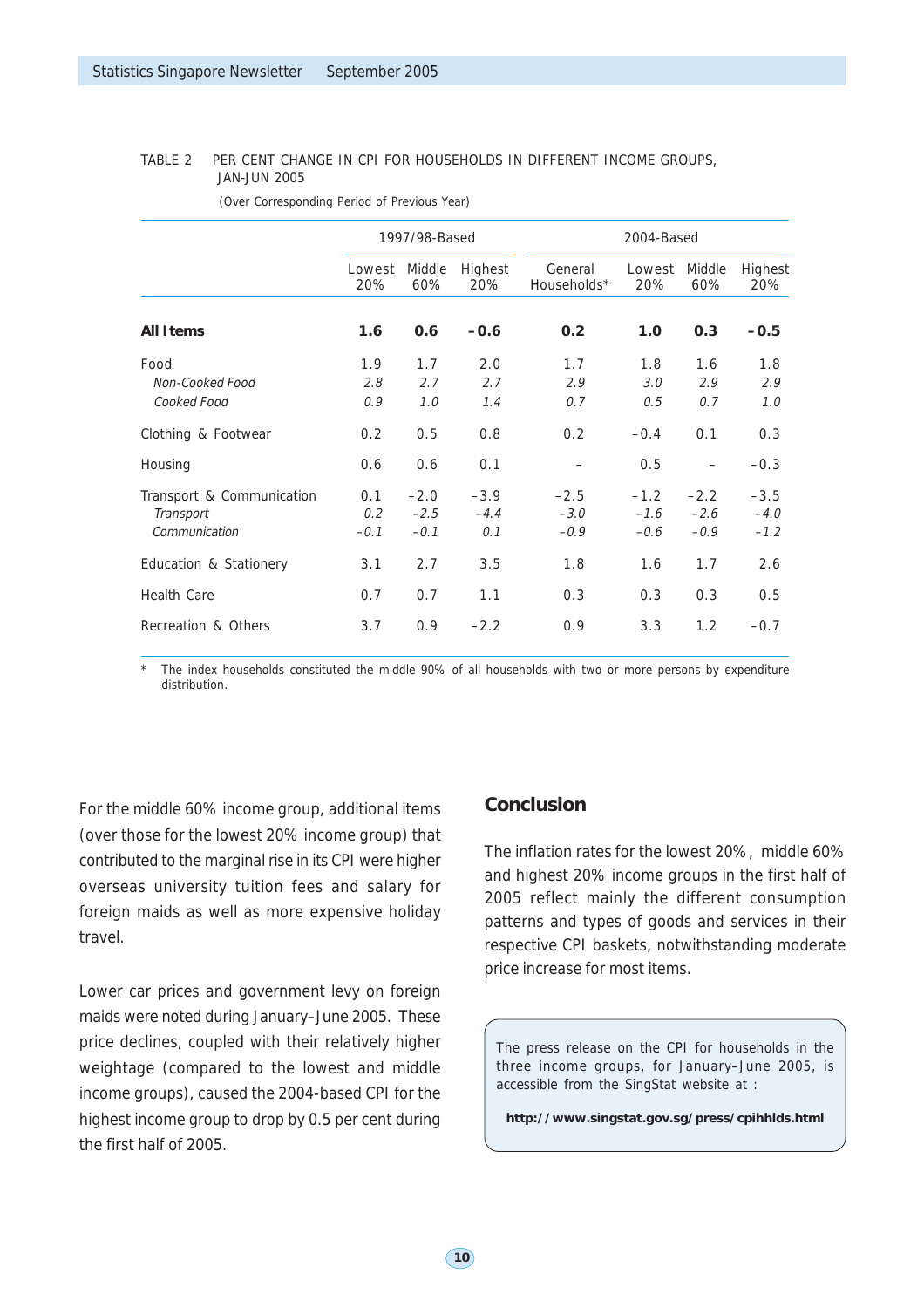# **Seasonal Adjustment of Time Series**

By Mr Huah Cheng Jiann Economic Accounts Division Singapore Department of Statistics

# **Introduction**

Seasonal adjustment is a process of using analytical techniques to estimate and remove seasonal and calendar effects, which may otherwise conceal and distort the true underlying movement of time series.

This article provides a brief overview of seasonal adjustment and outlines the seasonal adjustment methodology adopted by the Singapore Department of Statistics (DOS).

# **Seasonality and Calendar Effects**

Seasonality, or seasonal effect, is the intra-year periodic variation of a time series. This variation, which repeats itself in the same month or quarter every year, may be due to cultural festivals, social customs, or climatic changes. For example, visitor arrivals to Singapore tend to be higher in December which coincides with the month-long festive and vacation period.

Calendar effect refers to the variation in a time series arising from the composition of the calendar. The two main calendar effects are trading day effect and moving holiday effect.

Trading day effect arises from the difference in the number of working, or trading, days in a month. For example, industrial production tends to be higher in a particular January with 23 working days compared with another January with only 21 working days. Trading day effects are rarely evident in quarterly series, as the calendar composition over the quarters does not vary significantly.

Moving holiday effect arises from the shifting of holidays or festive periods in the calendar. Chinese New Year<sup>1</sup> and Hari Raya Puasa are two examples of moving holidays in Singapore.

## **Decomposition of Time Series**

Generally, we can decompose a time series into three main components – the trend-cycle component, the seasonal component, and the irregular component.

- (a) The trend-cycle (TC) component is the combined long-term trend and the businesscycle movement of the series.
- (b) The seasonal (S) component includes both seasonality and calendar effects.
- (c) The irregular (I) component, which is the residual after removing the trend-cycle and seasonal components, captures the random fluctuations of the short-term movement in the series.

Let  $X_t$ ,  $TC_t$ ,  $S_t$  and  $I_t$  denote respectively the original non-seasonally adjusted (NSA) data, the trend-cycle component, the seasonal component, and the irregular component at period  $t$ . In the seasonal adjustment process, decomposition models are mostly multiplicative or additive. The model generally adopted by DOS is the multiplicative one, although the additive model is applied to certain series.

<sup>1</sup> Chinese New Year effect can be ignored in quarterly series, as it always falls in the first quarter of each calendar year.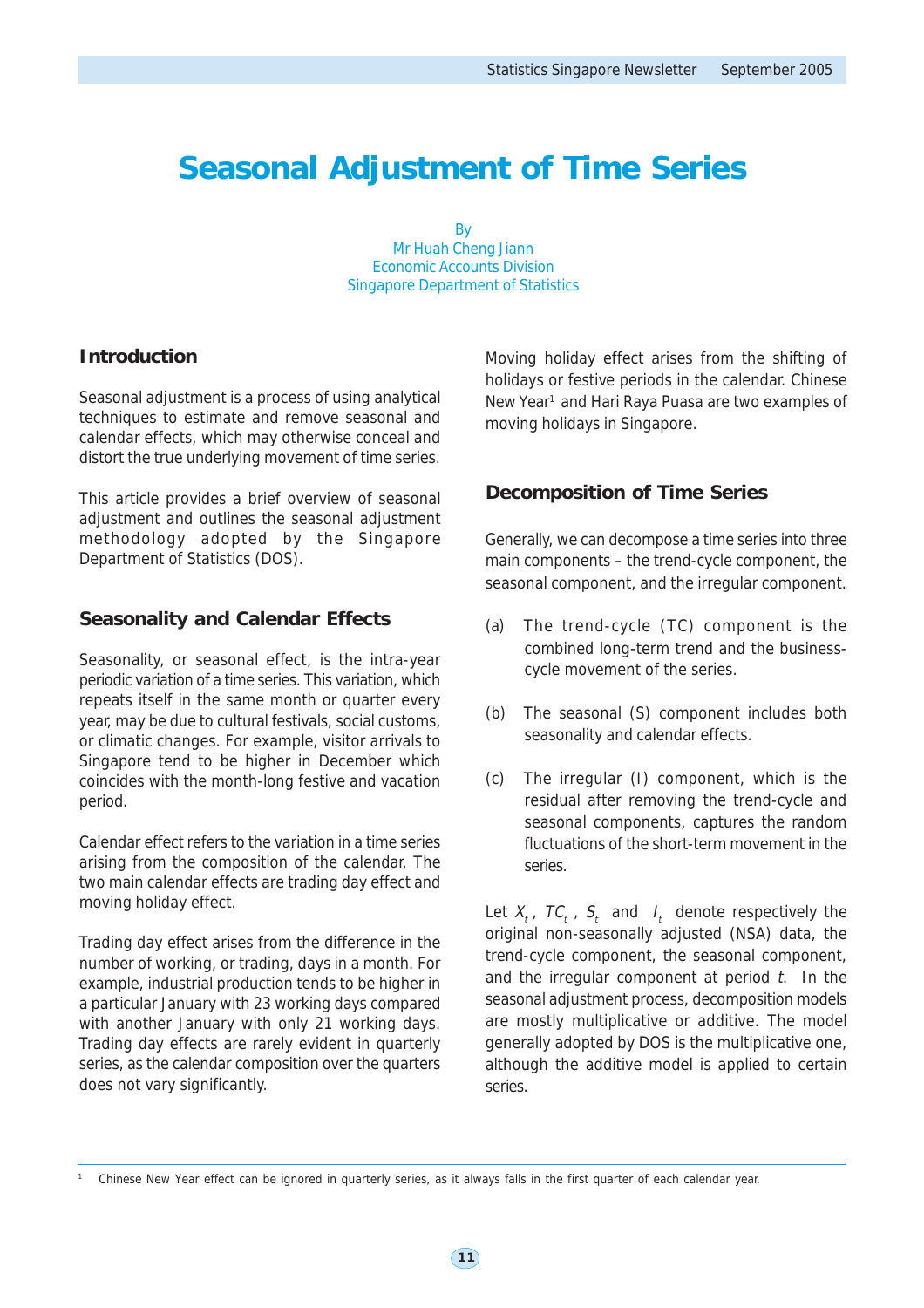The multiplicative model can be expressed as  $X_t = TC_t \cdot S_t \cdot I_t$ . This model assumes that the absolute size of the seasonal and irregular variations depends on the level of the series – the higher the level, the greater the amplitude of oscillation. Empirical studies show that this is typical of most macroeconomic series.

The additive model can be expressed as  $X_t = TC_t + S_t + I_t$ . This model assumes that the size of the seasonal and irregular variations does not depend on the magnitude of the trendcycle component.

As an illustration, the multiplicative model is more suitable for the series in Chart 1A, while the additive model is more appropriate for the series in Chart 1B.

Seasonal adjustment seeks to estimate and remove the seasonal component, leaving behind the trend-cycle and irregular components (T $C_t \cdot I_t$  for multiplicative model;  $TC_t + I_t$  for additive model).



Note that the size of the 'spikes' in Chart 1A increases as the series moves upwards, while the size of the 'spikes' in Chart 1B remains constant.

## **How Seasonal Adjustment is Performed**

DOS uses the X12-ARIMA method developed by the US Census Bureau to perform seasonal adjustment. X12-ARIMA is an enhancement to its predecessor, the X11-ARIMA method. X12-ARIMA has the improved capability of extending the series<sup>2</sup> using regARIMA modeling prior to the actual seasonal adjustment procedure. It also incorporates additional model diagnostics to better gauge the quality of the adjustment.

Conceptually, the TC and S components cannot be estimated simultaneously – estimation of the TC component cannot be done without prior knowledge of the S component, and estimation of the S component cannot be done without prior knowledge of the TC component. The X12-ARIMA method alternately estimates the TC and the S components through an iterative estimation procedure, by using series of moving averages, to derive the final seasonally adjusted (SA) figures.

<sup>2</sup> Studies show that extension of the series improves the estimates of the seasonal components and reduces future revisions as more data become available.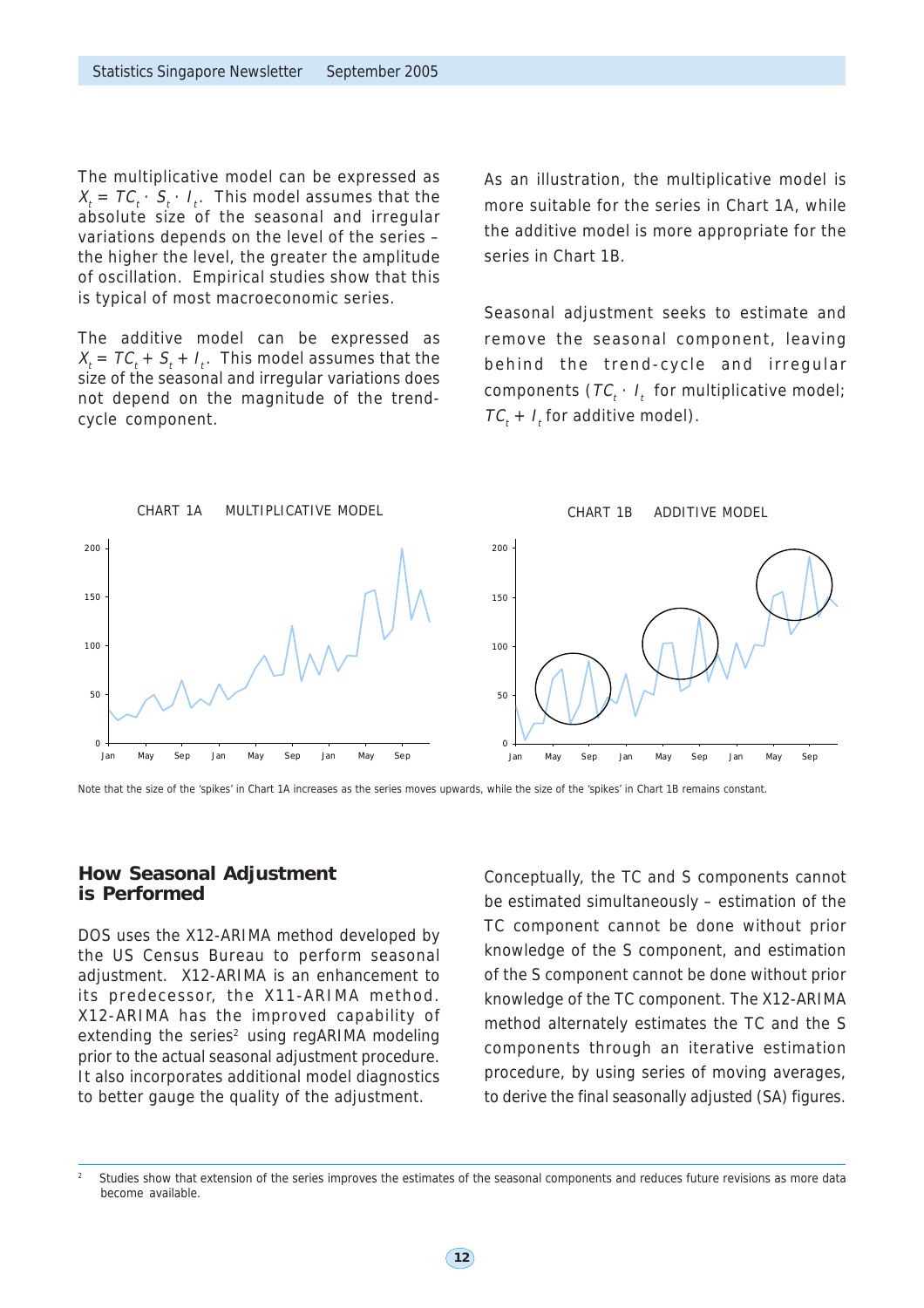In principle, there are two approaches to perform seasonal adjustment – the forward factors method and the concurrent adjustment method.

For monthly data, DOS performs seasonal adjustment annually after the December figures become available. Forward factors, which are the estimates of the seasonal components for each of the next twelve months, are estimated during the annual seasonal adjustment. During the year, when the NSA figures become available, the SA figures are derived by dividing the NSA figures by the corresponding forward factors (or by subtraction if an additive model is used).

For quarterly series, DOS generally performs seasonal adjustment concurrently. In concurrent adjustment, when a new data point is available, the X12-ARIMA program is run on the entire series to obtain the SA series up to the current period. However, as concurrent adjustment results in frequent and significant revisions to the SA data, the forward factor adjustment method is used for important and closely monitored economic indicators like the quarterly GDP estimates.

## **Uses of Seasonally Adjusted Data**

Traditionally, the monthly (quarterly) growth rates are computed as the percentage change from the corresponding month (quarter) in the previous year in the NSA data, giving what is termed the year-on-year growth rates. Year-on-year growth rates are simple to compute and easy to understand, but are not sensitive enough to quickly detect any changes in the growth momentum. They are also greatly affected by trading day and moving holiday effects.

Month-on-month (or quarter-on-quarter) change – which is the percentage change over the previous month (or quarter) – of the SA data provides a more meaningful comparison over a shorter time frame, and is useful for early detection of turning points.

To facilitate comparison with the more conventional annual growth rates, month-onmonth and quarter-on-quarter growth rates can be annualized, ie computed to show what the annual growth rate will be if the quarterly or monthly growth rates are maintained for a oneyear period.

Chart 2 shows Singapore's real GDP over the period 2000–2003, together with the year-onyear and quarter-on-quarter (annualized) growth rates. The quarter-on-quarter growth rate was able to detect a turning point in 4Q01, but the year-on-year growth rate detected the turning point only in 2Q02, a lag of two quarters.



(n) (annualized quarter-on-quarter % change)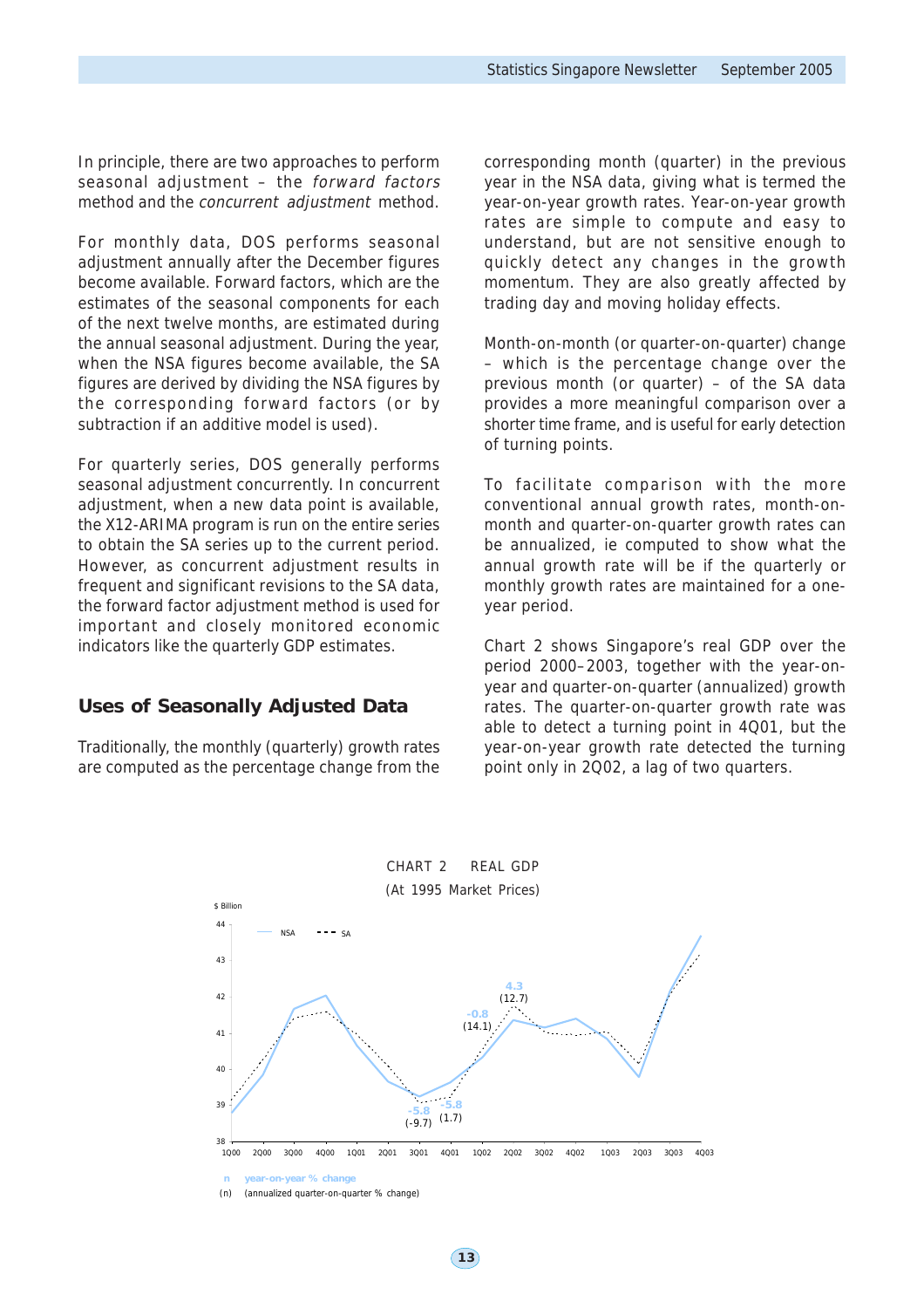## **Some Frequently Asked Questions**

**How is it possible that, for a particular month, the NSA data shows an increase over the previous month but the SA data shows a decrease?**

This happens when the increase is less than the usual seasonal increase. To illustrate, consider the retail sales index (RSI) which tends to increase sharply in December during the festive season. Suppose that an economic downturn results in a weak performance of the retail sector, the unadjusted RSI for December might still show a moderate increase over November. But because this increase is lower than that for a typical December, the seasonally adjusted RSI for December would be lower than the corresponding seasonally adjusted RSI for November.

# **Why are there revisions to the SA data when no revisions are made to the NSA data?**

This happens when new data points are used in the seasonal adjustment. For seasonal adjustment using the forward adjustment method, this takes place during the annual re-analysis of the data series. For concurrently adjusted data series, the entire SA series is revised with each new additional data point.

## **Why doesn't seasonal adjustment smooth out some spikes in the time series?**

The purpose of seasonal adjustment is not to smooth the original time series (although very often, the SA series does appear to be smoother). Rather, the aim is to remove the seasonal component from the time series. One-time events, which may cause a sudden spike in the series, are not seasonal or calendar effects, and will not be removed by the seasonal adjustment procedure.

For example, the SARS (Severe Acute Respiratory Syndrome) episode in 2003 resulted in a sharp decline in tourist arrivals to Singapore from April to June. This outlier effect is temporarily adjusted for prior to seasonal adjustment in order not to skew the estimation of the seasonal factors. However, this effect is not removed in the SA data as the effect is not seasonal in nature.

## **Why are there no seasonally adjusted data for annual series?**

Seasonal adjustment adjusts for the intrayear variation that repeats either periodically or in a systematic manner. This variation is not present in annual series. Hence, it is conceptually meaningless to seasonally adjust annual series.

# Launch of New Online Payment Service

To provide greater convenience and flexibility to our users, the Singapore Department of Statistics has launched the Online Payment facility which allows payment to be made electronically. With Online Payment, you could now avoid the hassle of posting cheque/bankdraft or making payment personally at the Department before the due date.

Online Payment offers 3 payment modes, namely : Visa/Mastercard, Internet Direct Debit (if you have an internet banking account with the DBS Bank of Singapore, United Overseas Bank and Citibank) and Flexipay (for local users only). With Flexipay, you could decide when to effect the payment from your bank account. Simply sign a one-time Direct Debit Authorisation (DDA) form and use your SingPass to authenticate and authorize payment.

To find out more about the payment procedure or to proceed with online payment, visit the Statistics Singapore website at

**http://www.singstat.gov.sg/pdtsvc/eservices/payment.html**

**Pay online between 1 Jul - 31 Dec 2005 and you could WIN attractive PRIZES!**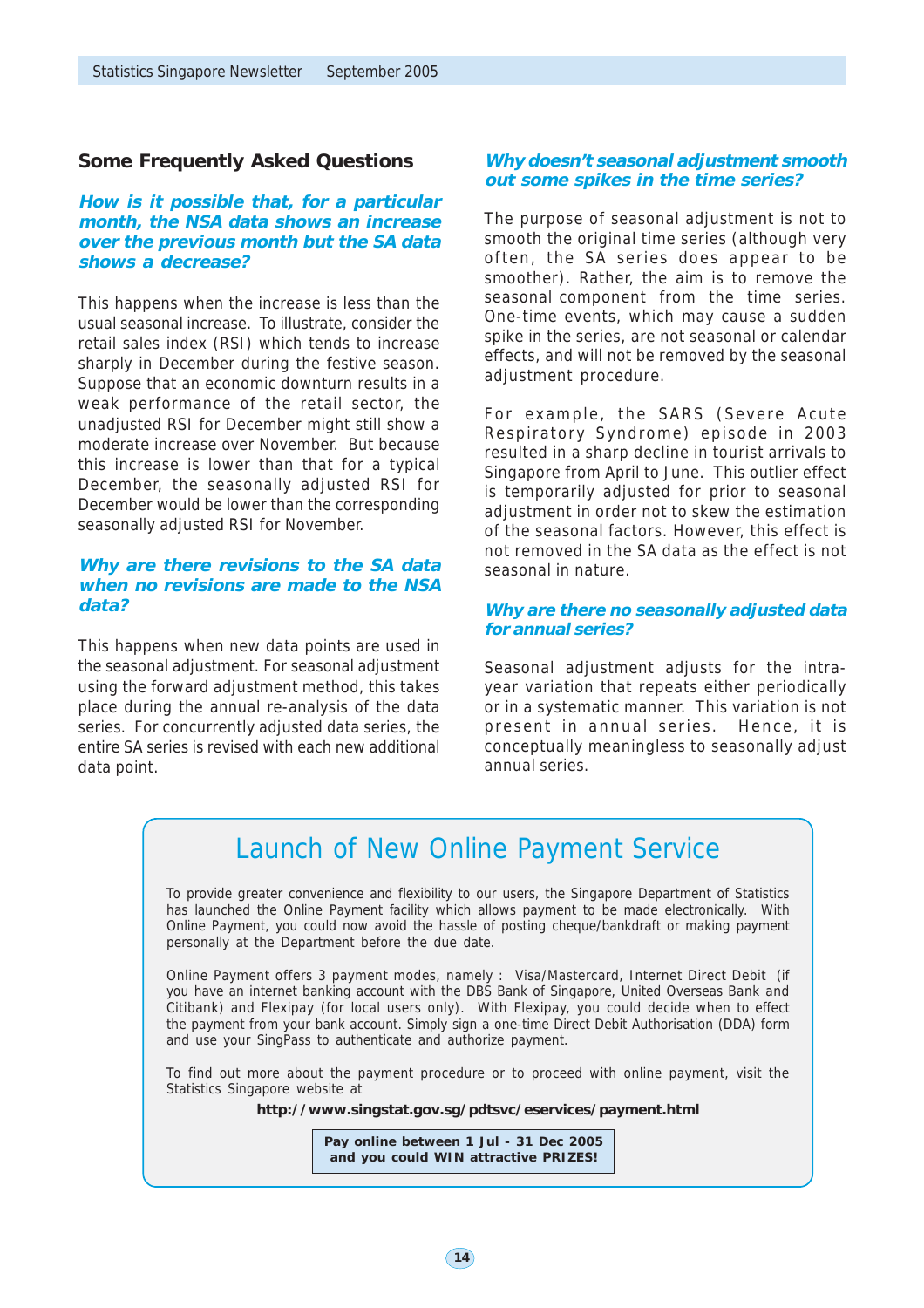# **Educational Upgrading through Private Educational Institutions, 2004**

**B** Miss Lee Su Jun Business Statistics Division Singapore Department of Statistics

# **Introduction**

The Education Services Survey<sup>1</sup> covers private organisations that offer certificate, diploma, degree, higher degree and professional courses $2$ . In 2004, there were 166 private educational institutions. Student enrolment $3$  was 106,700, while the number of graduates totalled 29,000.

Of these 166 private institutions, 140 offered programmes in collaboration with overseas educational institutions. Some 80,200 students were enrolled in these external educational programmes. Graduates from the external courses stood at 17,800.

# **Business Profile**

On average, the private educational institutions employed 34 workers and collected operating receipts of about \$4.2 million per institution in 2004 (Table 1). Small and medium sized institutions dominated the industry, accounting for 91 per cent of the total number. The proportion of profitable large institutions was higher at 71 per cent compared to small and medium ones (44 per cent and 65 per cent respectively).

| Firm Size                  | Proportion<br>οf<br>Institutions<br>$(\%)$ | Proportion of<br>Profitable<br>Institutions <sup>1</sup><br>$(\%)$ | Average<br>Employment<br>(N <sub>0</sub> ) | Average<br>Operating<br>Receipts<br>(\$'000) |
|----------------------------|--------------------------------------------|--------------------------------------------------------------------|--------------------------------------------|----------------------------------------------|
| Total                      | 100.0                                      | 59.2                                                               | 34.4                                       | 4,195.1                                      |
| $< 10$ Workers<br>(Small)  | 31.3                                       | 44.0                                                               | 3.8                                        | 435.1                                        |
| 10 – 99 Workers (Medium)   | 59.6                                       | 65.3                                                               | 24.9                                       | 3,003.4                                      |
| Workers<br>(Large)<br>>100 | 9.1                                        | 71.4                                                               | 202.0                                      | 24,958.3                                     |

## TABLE 1 PERFORMANCE OF PRIVATE EDUCATIONAL INSTITUTIONS, 2004

Exclude non-profit organisations.

1

Note : Data are based only on private educational institutions which were able to provide data on financial performance.

Data presented in the article are based on preliminary findings of the survey for reference year 2004.

2 Comprise only courses which award certificate ('O' level, 'A' level or equivalent), diploma, degree, higher degree and professional qualifications as a result of formal learning and examination. Exclude certificates of course attendance and honorary qualifications.

<sup>3</sup> Includes students admitted in 2004, those who were admitted in previous years but still in the programme in 2004 as well as those who passed their examinations and completed the course in 2004. Graduates in 2004 constituted part of student enrolment.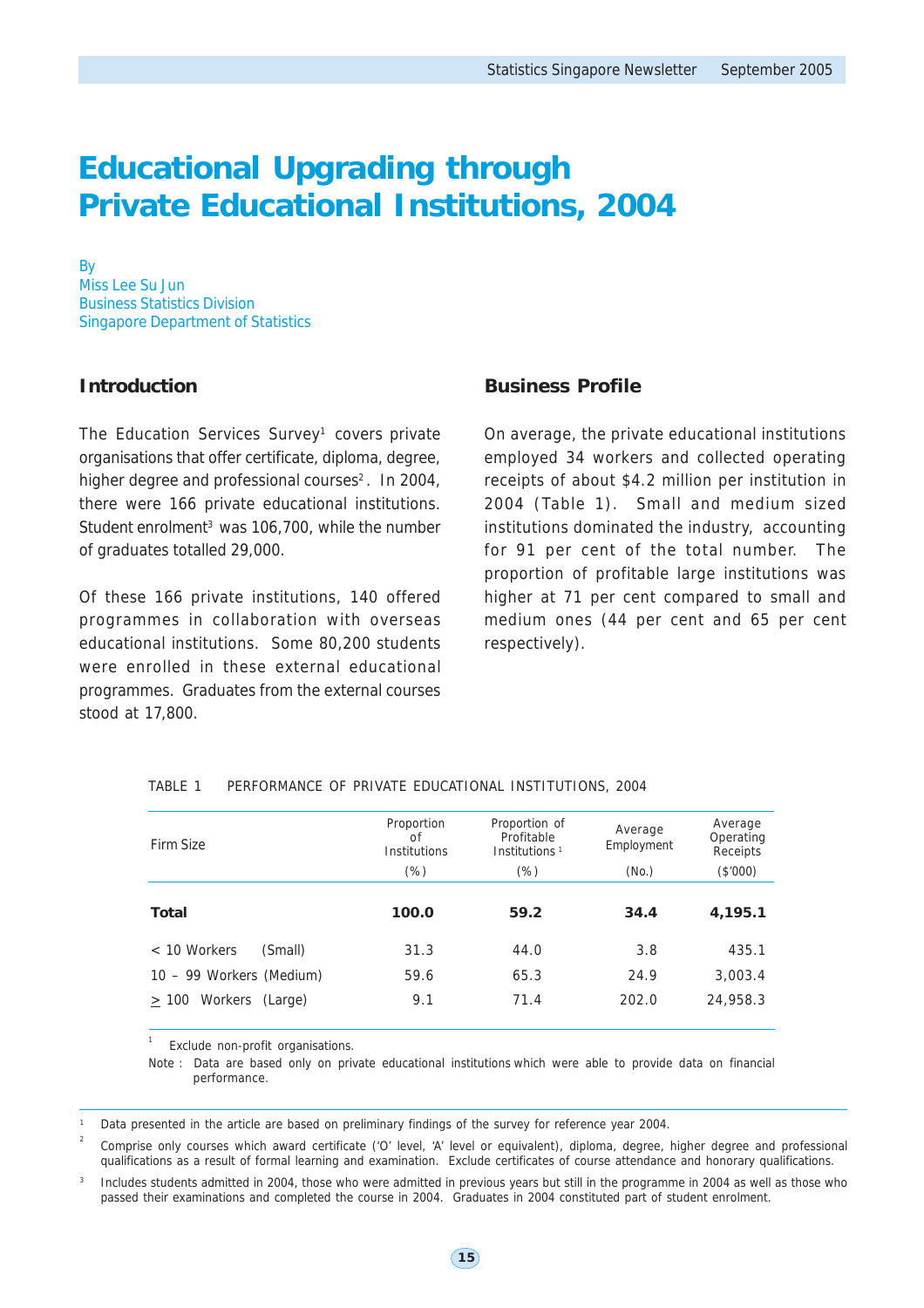# **Profile of Student Enrolment and Graduates**

**No. of Courses**

# **By Course Duration, Type of Course and Field of Study**

The 166 private educational institutions conducted a total of 1,035 courses in 2004, of which 404 were diploma courses (Table 2). Part-time courses formed the majority across all the course types, as these private educational institutions catered mainly to working adults who wish to upgrade their educational qualifications.

The average course duration varied from 13 months (certificate) to 22 months (diploma) for full-time courses and 16 months (certificate) to 33 months (degree) for part-time courses.

Degree

Certificate Diploma Degree Higher Professional

## TABLE 2 NUMBER OF COURSES AND AVERAGE COURSE DURATION, 2004

Full-time 39 109 64 10 – Part-time 201 295 196 110 8 Distance-Learning  $\qquad \qquad \qquad$  1 2  $\qquad$ **Average Course Duration (Months) Total 16 17 30 24 29** Full-time 13 22 19 18 – Part-time 16 16 33 24 29 Distance-Learning – – 36 24 –

**Total 240 404 261 122 8**

Note : Similar courses offered by different private educational institutions are counted separately.

Among the various course types, student enrolment for diploma courses constituted the largest share of 35 per cent in 2004 (Chart 1). Correspondingly, the proportion of graduates from diploma courses was also the largest (44 per cent) in that year. This course type is popular among students as diploma qualifications are usually considered as the first step to acquiring a tertiary education.

The most popular field of study was Business &

Administration. Students pursuing courses in this field and graduates from Business & Administration formed 50 per cent of total student enrolment and graduates in 2004 (Chart 2). Another course with significant enrolment was Information Technology (IT), accounting for 15 per cent of total student enrolment. These two "officeoriented" courses appeal to students as most would likely be working adults seeking to upgrade their skills in the areas of IT and business administration & management.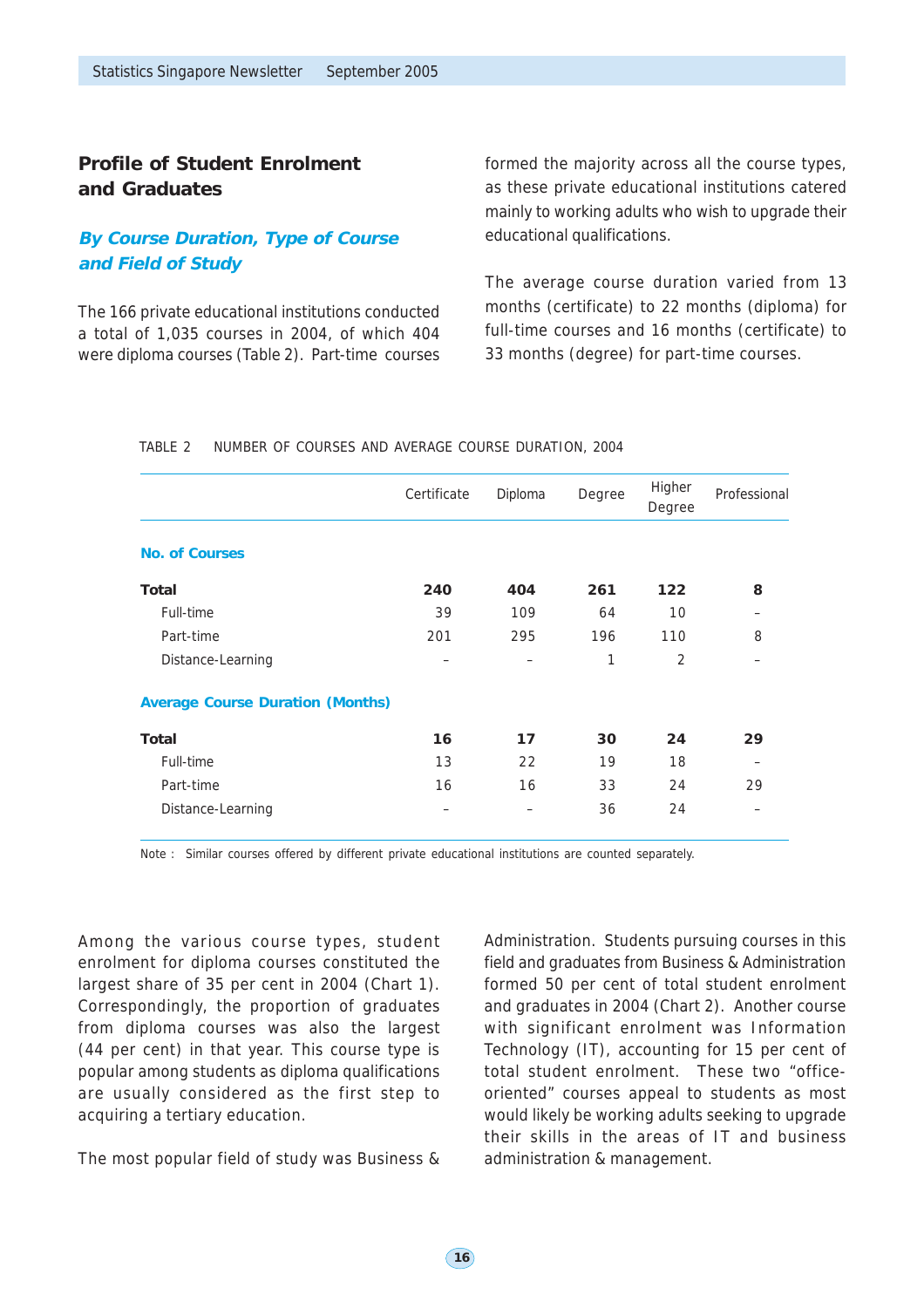### CHART 1 PER CENT DISTRIBUTION OF STUDENT ENROLMENT AND GRADUATES BY COURSE TYPE, 2004



### CHART 2 PER CENT DISTRIBUTION OF STUDENT ENROLMENT AND GRADUATES BY FIELD OF STUDY, 2004



## **By Gender and Age Group**

There were more female than male students enrolled in courses conducted by private educational institutions in 2004. The proportion of female graduates was also higher at 57 per cent (Table 3). The female-male ratio for enrolled students and graduates were 1.1 and 1.3 respectively.

Majority of the enrolled students and graduates

in private educational institutions were aged below 30 years. Individuals in this age group accounted for 63 per cent and 55 per cent of the total enrolment and graduate count respectively in 2004. In contrast, those aged 40 years and over formed less than 14 per cent of both enrolment and graduate count. This shows that the younger age group perceives educational upgrading as an important step in the pursuit of additional knowledge or acquiring of new skills.

| Student   | Per Cent  |
|-----------|-----------|
|           |           |
| Enrolment | Graduates |
|           |           |
| 46.7      | 43.1      |
| 53.3      | 56.9      |
|           |           |
| 62.9      | 55.3      |
| 26.4      | 31.1      |
| 10.7      | 13.6      |
|           |           |

| TABLE 3 | STUDENT ENROLMENT AND GRADUATES |
|---------|---------------------------------|
|         | BY GENDER AND AGE GROUP, 2004   |

Note : Data are based only on private educational institutions which were able to provide breakdown on gender and age group.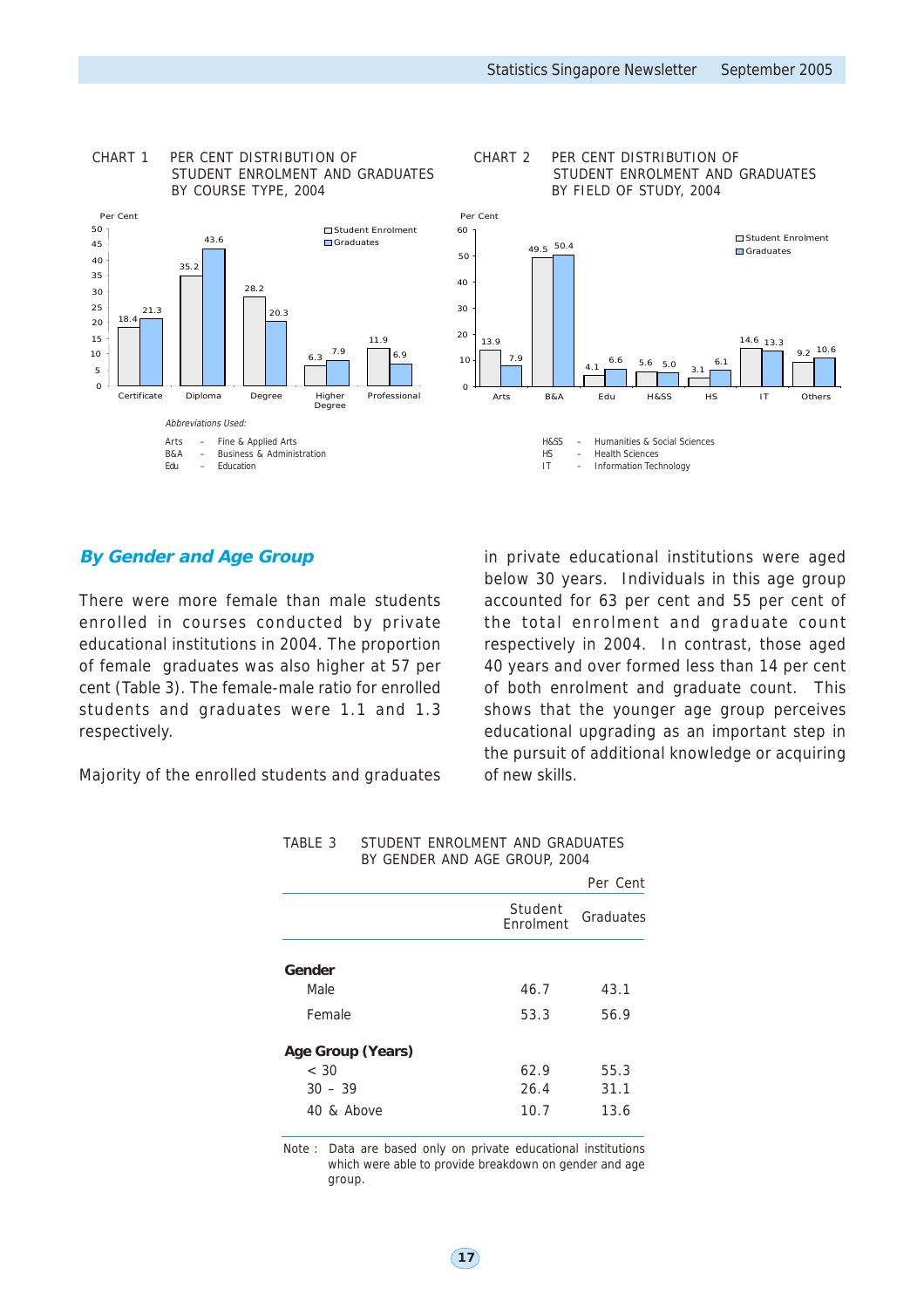# Import & Export Price Indices, Singapore Manufactured Products and Domestic Supply Price Indices

1st Half 2005

The **Import Price Index** increased by 3.7 per cent in 1H05 over 1H04, following a 3.1 per cent rise in 2H04 over 2H03. Higher oil prices, which rose by 31 per cent, contributed significantly to the rise in the index. The non-oil sub-index dropped slightly by 0.9 per cent in 1H05 over 1H04, due mainly to the decline of 3.8 per cent in machinery & transport equipment prices.



The **Singapore Manufactured Products Price Index** increased by 6.2 per cent in 1H05 over 1H04, after posting a 7.8 per cent rise in 2H04 over 2H03. The rise was mostly due to higher oil prices, which rose by 35 per cent. The rise in prices for chemicals & chemical products (16 per cent) caused the non-oil sub-index to increase by 0.3 per cent.



CHART 3 SINGAPORE MANUFACTURED PRODUCTS PRICE INDEX

The **Export Price Index** which rose by 1.6 per cent in 2H04 over 2H03, recorded a 0.2 per cent increase in 1H05 over 1H04. The 32 per cent increase in the oil sub-index was partly offset by the 4.7 per cent decline in the non-oil sub-index. The main contributor to the decline in the nonoil sub-index was machinery & transport equipment whose prices fell by 9.1 per cent.



The **Domestic Supply Price Index**, which measures the change in prices of imported and locally manufactured goods retained for use in the economy, rose by 8.4 per cent in 1H05 over 1H04. The oil and non-oil sub-indices increased by 34 per cent and 0.4 per cent respectively in 1H05.





 $(18)$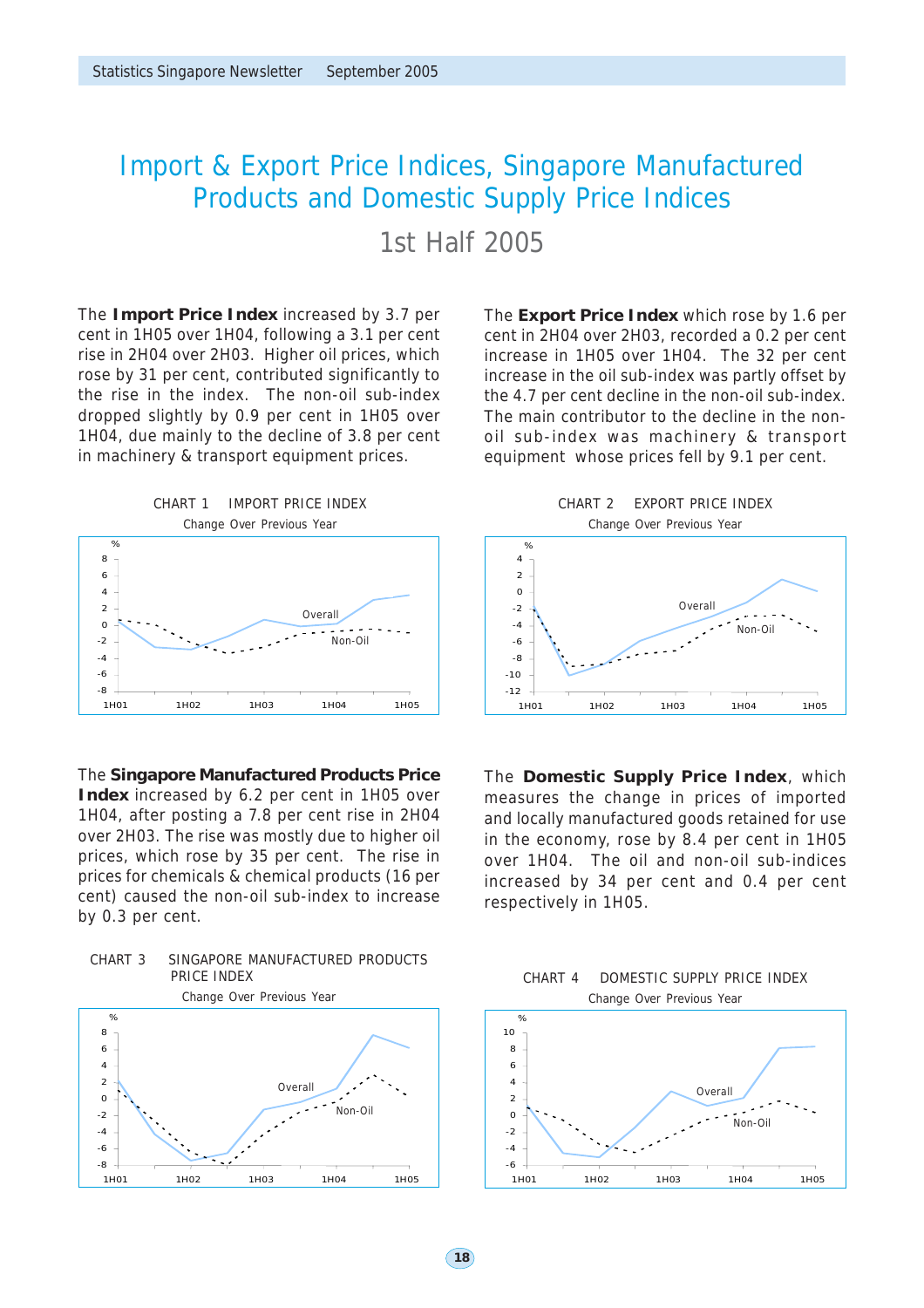# National Health Survey 2004

# ... Do you know that the health of Singaporeans has improved in recent years?

The National Health Survey 2004 (NHS 2004) was conducted from September to December 2004. This survey is the third in the series carried out by the Ministry of Health to assess the health status of Singaporeans in relation to major health problems such as diabetes and high blood pressure.

# **Declines in Prevalence of Non-Communicable Diseases and Associated Risk Factors among Singapore Residents**

Findings from the NHS 2004 showed that the proportion of adults aged 18 to 69 years with diabetes declined from 9.0 per cent in 1998 to 8.2 per cent in 2004 (Chart 1). The prevalence of high blood pressure among adults also declined from 21.5 per cent to 20.1 per cent in 2004 over a six-year period.

Nearly one in five adults had high total cholesterol levels in 2004, compared with about one in four adults in 1998. The proportion of adults who smoked cigarettes at least once a day decreased from 15.2 per cent in 1998 to 12.6 per cent in 2004.





a plasma glucose 2 hours post-OGTT >= 11.1 mmol/l

b systolic pressure  $>= 140$  mmHg or diastolic pressure  $>= 90$  mmHg

c total cholesterol >= 6.2 mmol/l

d smoked cigarettes at least once a day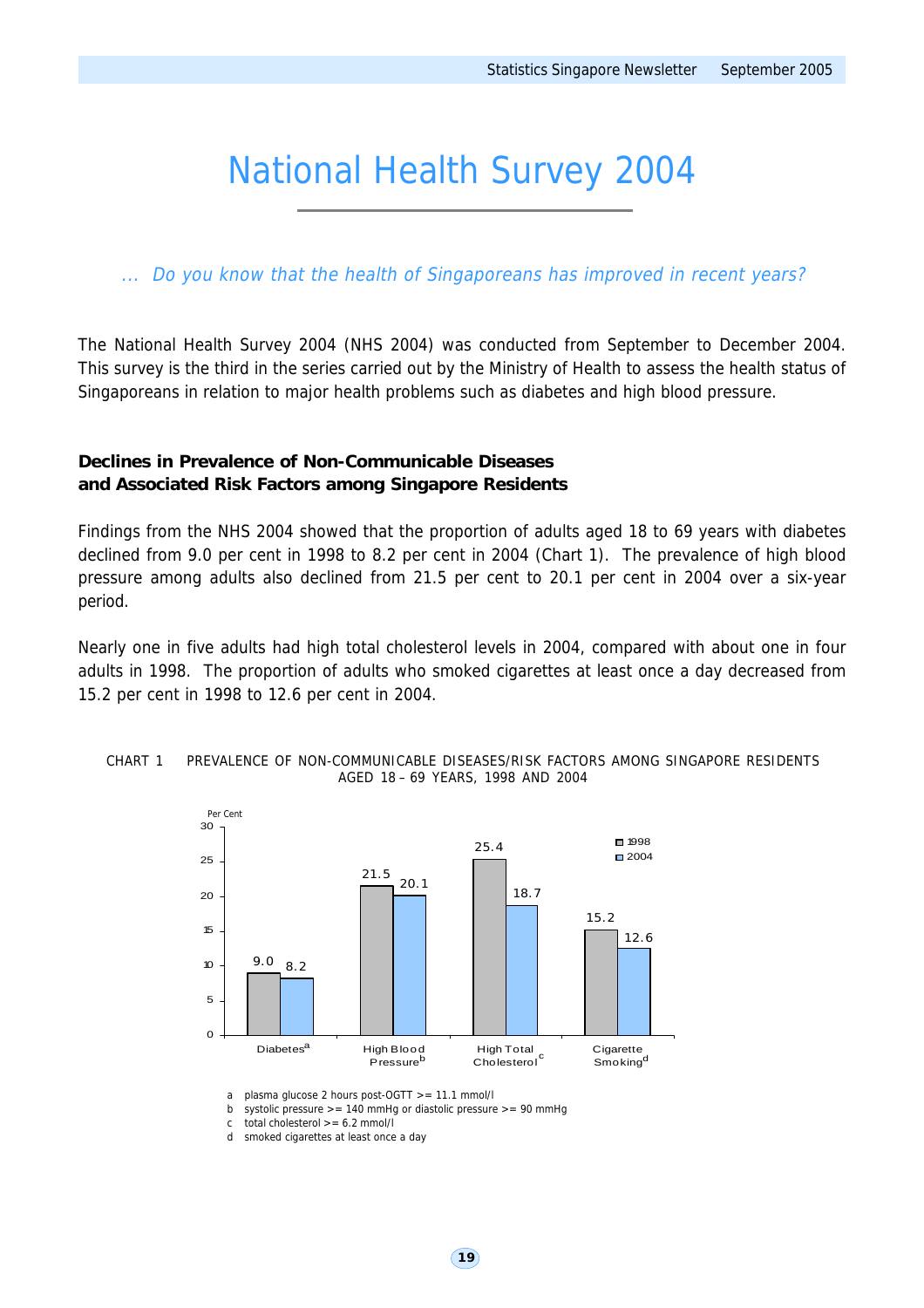# **More Adults Exercise**

The proportion of adults who exercised regularly increased from 16.8 per cent in 1998 to 24.9 per cent in 2004 (Chart 2). Correspondingly, the proportion of adults who did not exercise declined from 54.7 per cent in 1998 to 48.1 per cent in 2004.

> CHART 2 EXERCISE PARTICIPATION STATUS AMONG SINGAPORE RESIDENTS AGED 18 – 69 YEARS, 1998 AND 2004



Compared with the older age groups, the proportion of adults in the age groups of 18–29 years and 30–39 years who exercised regularly showed larger increases between 1998 and 2004 (Table 1).

| TABLE 1 | PARTICIPATION IN REGULAR EXERCISE AMONG SINGAPORE RESIDENTS |
|---------|-------------------------------------------------------------|
|         | BY AGE GROUP, 1998 AND 2004                                 |

For more information on NHS 2004, please refer to : **http://www.moh.gov.sg/corp/hottopics/NationalHealthSurvey/index.do**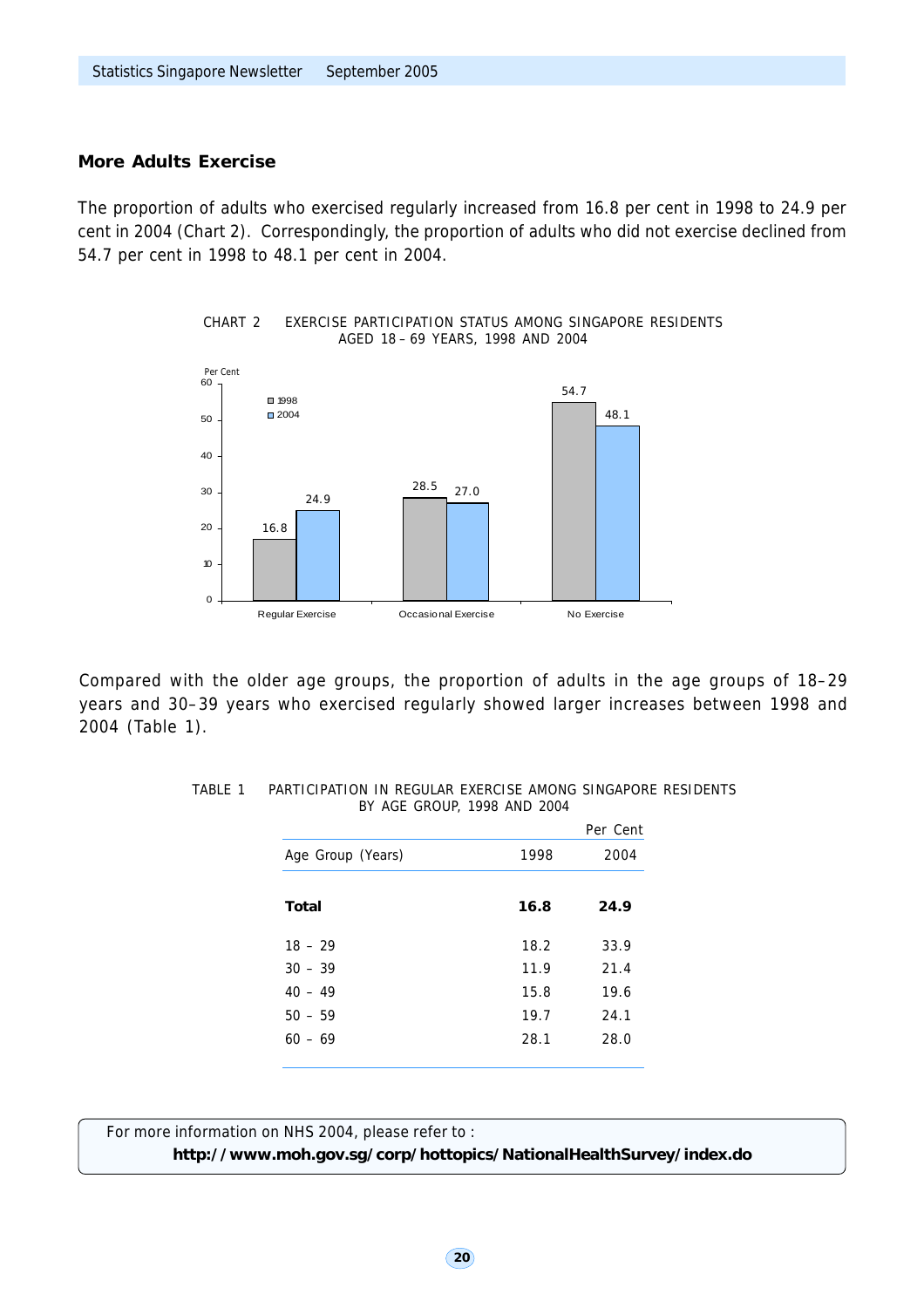# **Formation and Cessation of Companies and Businesses, January–June 2005**

# **Companies**

A total of 9,100 companies were formed in 1H05, close to the 9,000 reported in 2H04 but significantly higher than the 8,200 reported in 1H04. Company formation has been showing an increasing trend since 2H01.

In 1H05, all major industries recorded an increase in the number of new companies formed compared with 1H04. The growth in company formation ranged from 3.1 per cent (information and communication industry) to 26 per cent (administrative and support service industry).

Company cessation reached 3,900 in 1H05, an increase of 41 per cent from 1H04. The number of companies which ceased operations during 1H05 was greater than the corresponding figures in 1H04 for all major industries.

# **Businesses**

In 1H05, the number of new businesses formed stood at 12,100, about the same as that in 2H04. Compared with 1H04, it represented a decline of 6.5 per cent. The number of new business setups for most major industries was lower in 1H05 compared with 1H04, with the exception of manufacturing, and administrative & support services industries where business formation grew by 22-25 per cent.

Business cessation more than tripled in 1H05 over 1H04, reaching 24,200. This was mainly due to batch cancellation notices issued by the Accounting and Corporate Regulatory Authority (ACRA) to businesses which have failed to renew their business registration.



## CHART 1 FORMATION AND CESSATION OF COMPANIES CHART 2 FORMATION AND CESSATION OF BUSINESSES



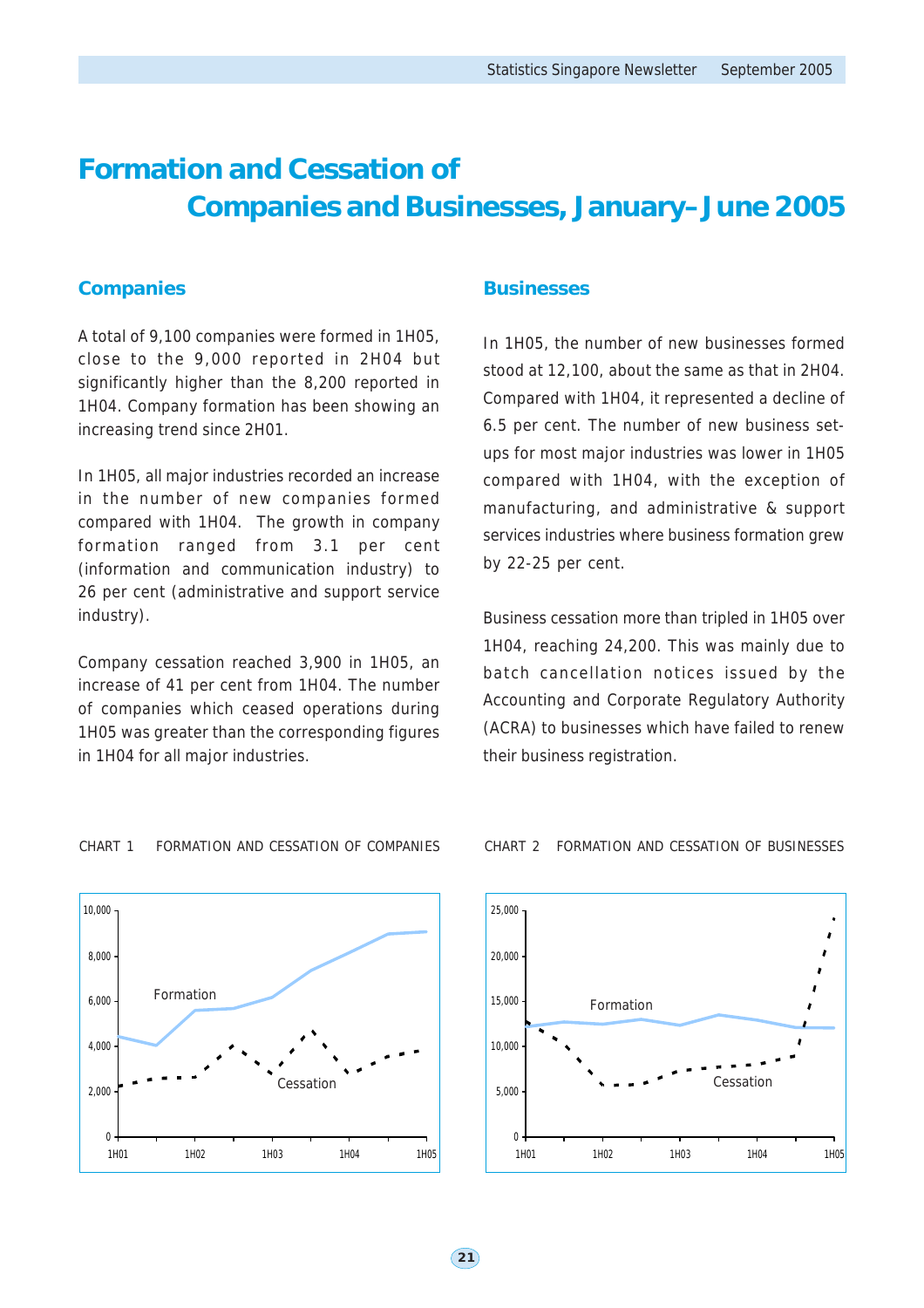# Overseas Visitors

The Singapore Department of Statistics received the following visitors in the past seven months. Topics discussed include Singapore's statistical system, use of administrative and survey data for statistical compilations, statistical infrastructure, census operations, website design, the collection, use and development of international trade in goods and services statistics, data management and analytical techniques for national accounts, balance of payments, flow of funds account, as well as total factor productivity growth in Singapore.

## **ASEAN Secretariat**

- **ASEAN-Australia Development Cooperation Project, Regional Partnership Scheme**
- Mr John Billing Statistical Consultant

## **Australia**

- **Australian Bureau of Statistics**
- Dr Tam Siu-Ming First Assistant Statistician Information Management and Census Division

## **Bahrain**

- **Economic Development Board**
- Sheikh Mohammed bin Essa Al-Khalifa Chief Executive
- Mr Kamal Ahmed Projects Coordinator

## **Thailand**

- **National Economic and Social Development Board**
- Mrs Wanida Mahakit **Director** National Accounts Office
- Mrs Patcharin Srinopnikom **Director** Flow-of-Funds Section
- Ms Prapasri Phongwatana **Director** Input-Output Section
- Mr Apichai Thamsermsukh Plan and Policy Analyst Production Accounts Section

### **Thailand**

### **– National Economic and Social Development Board** (cont'd)

- Mr Chamadanai Marknual Plan and Policy Analyst Income Accounts Section
- Ms Suphannada Limpanonda Plan and Policy Analyst Flow-of-Funds Section

### **United States**

- **Federal Reserve Bank of Minneapolis**
- Prof Edward Prescott 2004 Nobel Prize Winner in Economics & Economic Advisor to the Federal Reserve Bank of Minneapolis

## **Vietnam**

- **Vietnamese Prime Minister's Research Commission (PMRC)**
- Mr Dang Duc Dam Vice Chairman of PMRC
- Mr Bui Quoc Bao Member of PMRC
- Mr Vu An Ninh Deputy Director of Information – Media Resource Centre of the Government Office
- Mrs Hoang Thi Bach Yen Deputy Director of Information – Media Resource Centre of the Government Office
- Mrs Vu Thi Bich Expert of Information Resource Centre of PMRC
- Miss Nguyen Thi My Dung Expert of PMRC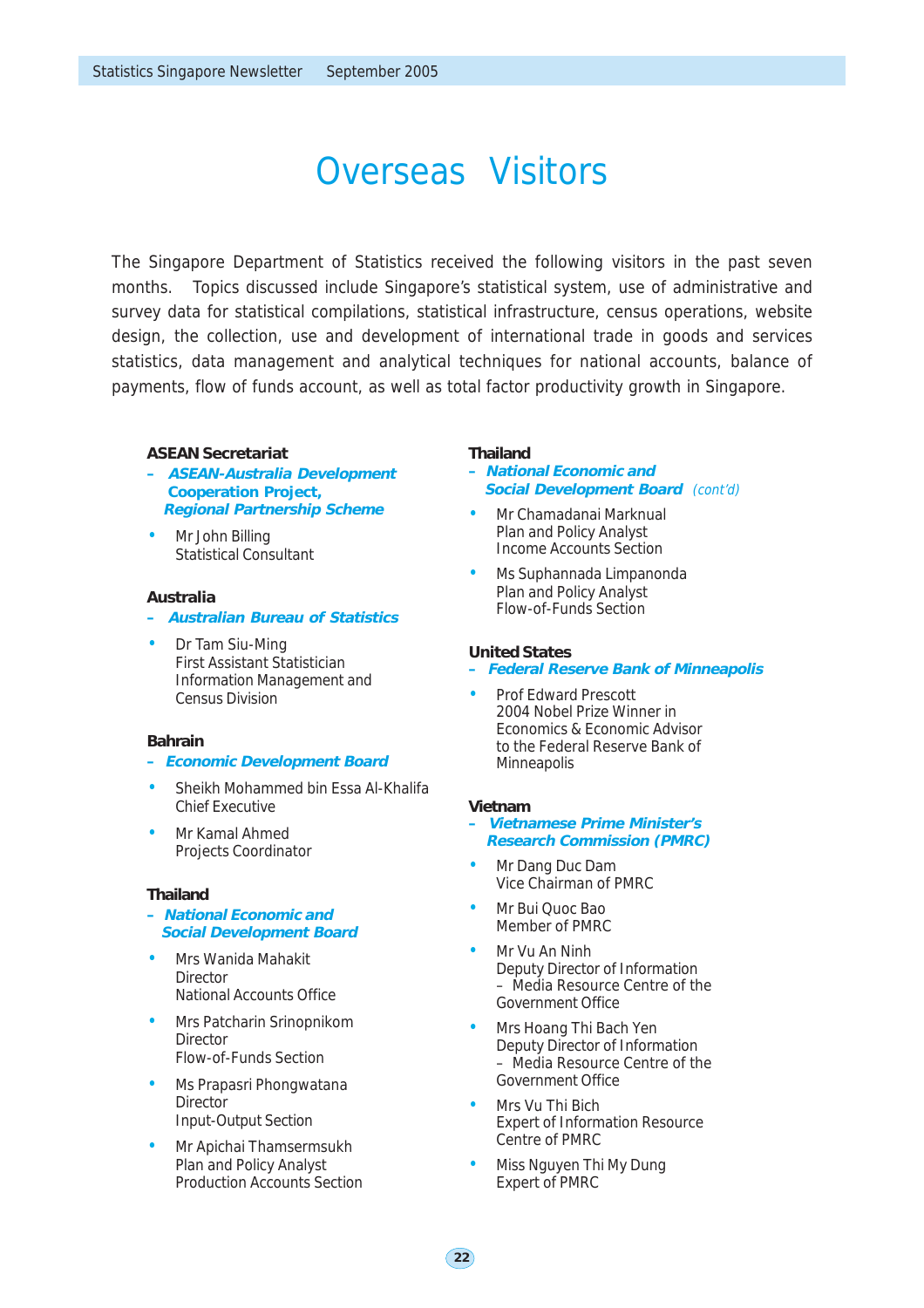# Economic Survey Series 2003

The Singapore Department of Statistics conducts an annual survey on the services industries to collect a wide range of data for studies and analyses in this sector. The latest survey was conducted in 2004 for reference year 2003.

The Economic Surveys Series 2003 comprises eight reports. The first seven contain detailed survey findings and statistical tables on specific economic clusters of importance to Singapore's economy, namely :

- **Education Services** which focuses on schools and services related to the provision of education and training on various subjects
- **Wholesale Trade** which focuses on establishments engaged in the wholesaling of household goods, fuels & chemicals, machinery & equipment, general merchandise and other goods
- **Health Services** which focuses on hospitals, western clinics and specialized medical services, non-western clinics, dental services and other medical services
- **Information Technology Services** which focuses on IT consultancy services, IT development, hardware maintenance and other IT-related services
- **Retail Trade** which focuses on establishments engaged in the retail trade of general merchandise, transport equipment, personal goods, household equipment and other goods
- **Food and Beverage Services** which focuses on restaurants, fast food outlets, food caterers and other services allied to food & beverages
- **Transport Services** which focuses on establishments engaged in land transport, water transport, air transport, storage & warehousing services and other services allied to transport

Softcopies of these reports can be purchased from the SingStat DataShop@GovMall at : **http://www.singstat.gov.sg/pdtsvc/eservices/datashop.html**

A final consolidated report on **The Services Sector** will provide a comprehensive performance review of the entire sector.

Key findings of **The Services Sector 2003**, as well as those from the first seven reports of the Economic Surveys Series 2003 are available on the SingStat website at :

**http://www.singstat.gov.sg/keystats/surveys/services.html**